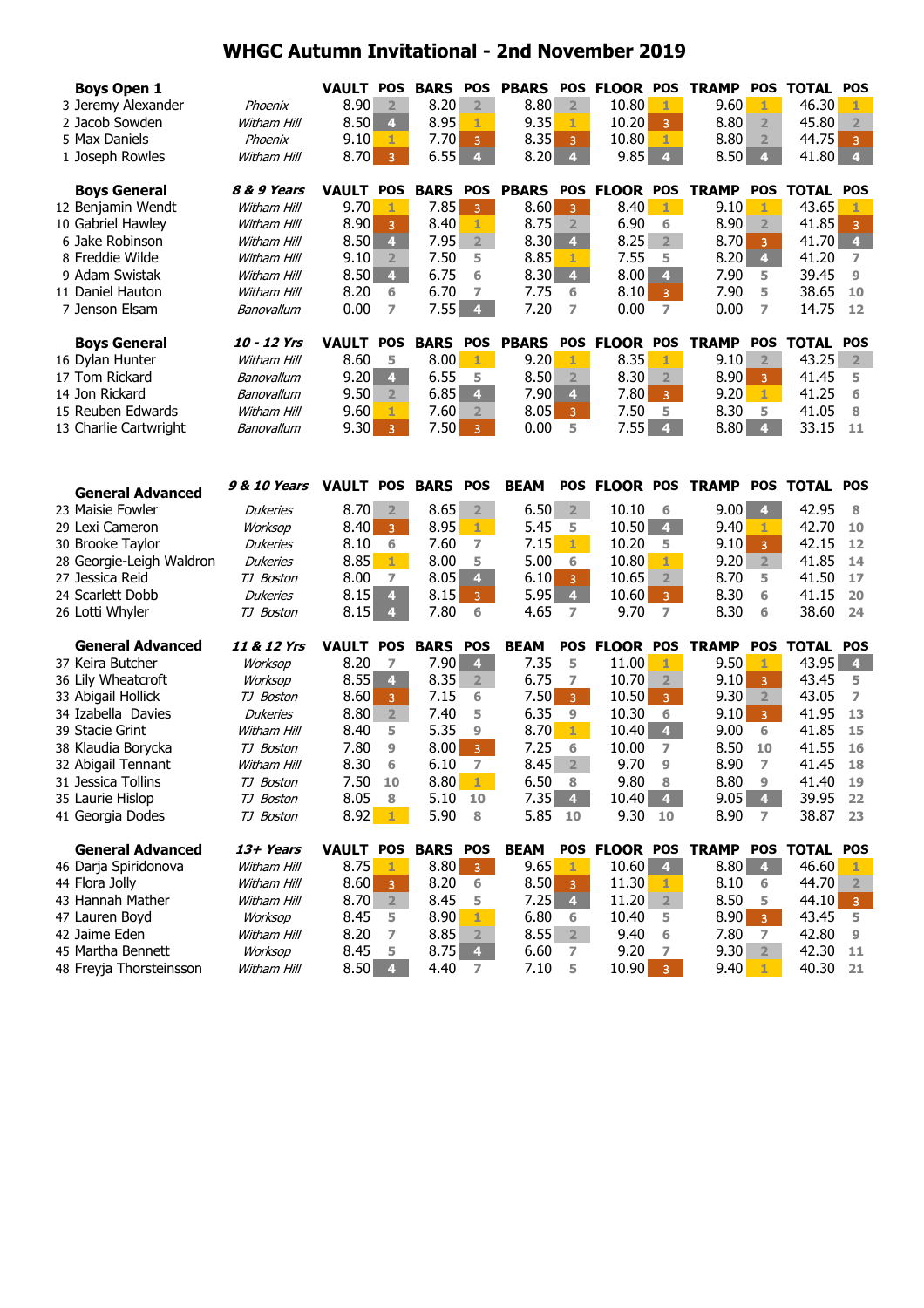| In Age<br>54 Josephine Brookes-Cairney<br>55 Isla Aldred    | Level 5<br>Witham Hill<br>Phoenix | <b>VAULT POS</b><br>12.90<br>12.15 | 1<br>$\overline{2}$              | <b>BARS POS</b><br>10.00<br>7.25 | 1<br>2 <sup>1</sup> | <b>BEAM</b><br>12.00<br>6.60 | $\mathbf{1}$<br>$2^{\circ}$ | POS FLOOR POS<br>11.05<br>$11.20$ 1 | $\overline{2}$          | <b>TOTAL</b><br>45.95<br>37.20 | <b>POS</b><br>1<br>2 <sup>2</sup> | AA<br>1<br>$\overline{2}$ |
|-------------------------------------------------------------|-----------------------------------|------------------------------------|----------------------------------|----------------------------------|---------------------|------------------------------|-----------------------------|-------------------------------------|-------------------------|--------------------------------|-----------------------------------|---------------------------|
| In Age                                                      | Level 4                           | VAULT POS BARS POS                 |                                  |                                  |                     | <b>BEAM</b>                  |                             | POS FLOOR POS                       |                         | <b>TOTAL</b>                   | <b>POS</b>                        | <b>POS</b>                |
| 51 Lexie Macdonald                                          | Witham Hill                       | 13.85                              | 1                                | 12.90                            | 1                   | 11.80                        | $\mathbf{1}$                | 11.95                               | 1                       | 50.50                          | 1                                 | 1                         |
| 53 Freya De'Ath                                             | Witham Hill                       | 13.30                              | 3 <sup>°</sup>                   | 11.60                            | $\overline{2}$      | 10.95                        | $\overline{3}$              | 11.25                               | 2 <sup>7</sup>          | 47.10                          | $\overline{2}$                    | $\overline{2}$            |
| 50 Ella Young                                               | Witham Hill                       | 12.75                              | 5                                | 10.95                            | 3 <sup>°</sup>      | 11.35                        | 2                           | 11.15                               | 4                       | 46.20                          | 3 <sup>°</sup>                    | 3 <sup>°</sup>            |
| 49 Jamika Wiltshire                                         | TJ Boston                         | 13.30                              | 3 <sup>°</sup>                   | 10.50                            | 4                   | 9.55                         | 4                           | 11.25                               | $\overline{2}$          | 44.60                          | 4                                 | 4                         |
| 22 Laila Powell                                             | TJ Boston                         | 13.45                              | 2 <sup>2</sup>                   | 9.65                             | 5                   | 9.35                         | 5                           | 10.90                               | 5                       | 43.35                          | 5                                 | 5                         |
| Level 4                                                     | <b>10 Years</b>                   | <b>VAULT POS</b>                   |                                  | <b>BARS POS</b>                  |                     | <b>BEAM</b>                  |                             | POS FLOOR POS                       |                         | <b>TOTAL</b>                   | <b>POS</b>                        | <b>POS</b>                |
| 70 Erin Ryan                                                | Barnsley                          | 11.60                              | $\overline{2}$                   | 12.05                            | 2 <sup>1</sup>      | 10.40                        | $\overline{2}$              | 12.50                               | 1                       | 46.55                          | 1                                 | 5                         |
| 72 Darcie Thorpe                                            | Witham Hill                       | 10.75                              | 3 <sup>°</sup>                   | 12.15                            | $\mathbf{1}$        | 11.35                        | $1 -$                       | 11.85                               | $\overline{2}$          | 46.10                          | $\overline{2}$                    | 8                         |
| 71 Morgan Williams                                          | Barnsley                          | 11.85                              | $1 -$                            | 11.95                            | 3 <sup>°</sup>      | 8.50                         | 4                           | 11.85                               | 2 <sup>2</sup>          | 44.15                          | $\overline{3}$                    | 17                        |
| 74 Lucy Hurst                                               | TJ Boston                         | 10.50                              | 4                                | 10.50                            | $\overline{4}$      | 9.30                         | 3 <sup>°</sup>              | 10.95                               | 4                       | 41.25                          | 4                                 | 25                        |
| Level 4                                                     | 11 Years                          | VAULT POS                          |                                  | <b>BARS POS</b>                  |                     | <b>BEAM</b>                  |                             | POS FLOOR POS                       |                         | <b>TOTAL</b>                   | <b>POS</b>                        |                           |
| 80 Charise Lunga                                            | Barnsley                          | 12.15                              | 1                                | 12.90                            | $1 -$               | 12.30                        | $\mathbf{1}$                | 12.60                               | $1 -$                   | 49.95                          | 1                                 | $1 -$                     |
| 83 Ruby Glover                                              | Barnsley                          | 11.40                              | 6                                | 11.45                            | 4                   | 11.55                        | 2                           | 11.90                               | 4                       | 46.30                          | $\overline{2}$                    | 6                         |
| 75 Pyper Mai Robinson                                       | Barnsley                          | 11.55                              | 5                                | 12.15                            | $\overline{2}$      | 10.55                        | 6                           | 12.05                               | 2 <sup>7</sup>          | 46.30                          | 3 <sup>°</sup>                    | $\overline{ }$            |
| 81 Grace Barlow                                             | Witham Hill                       | 11.60                              | 4                                | 11.50                            | 3 <sup>°</sup>      | 10.90                        | 4                           | 11.75                               | 5                       | 45.75                          | 4                                 | 10                        |
| 76 Connie Turner                                            | Witham Hill                       | 11.40                              | 6                                | 11.10                            | 6                   | 11.00                        | $\overline{3}$              | 11.55                               | $\overline{ }$          | 45.05                          | 5                                 | 14                        |
| 78 Amelia Scott                                             | Worksop                           | 11.70                              | 3 <sup>°</sup>                   | 10.70                            | $\overline{ }$      | 10.60                        | 5                           | 11.65                               | 6                       | 44.65                          | 6                                 | 16                        |
| 79 Freya Watson                                             | Worksop                           | 11.80                              | 2 <sup>1</sup>                   | 11.15                            | 5                   | 8.45                         | 8                           | 11.95                               | $3 -$                   | 43.35                          | 7                                 | 22                        |
| 82 Chloe Crowfoot                                           | TJ Boston                         | 10.60                              | 9                                | 9.95                             | 9                   | 9.90                         | $\overline{7}$              | 10.80                               | 9                       | 41.25                          | 8                                 | 25                        |
| 77 Nina McEachran                                           | Notts                             | 11.20                              | 8                                | 10.60                            | 8                   | 0.00                         | 9                           | 11.50                               | 8                       | 33.30                          | 9                                 | 29                        |
| Level 4                                                     | 12 & 13 Yrs                       | <b>VAULT POS</b>                   |                                  | <b>BARS POS</b>                  |                     | <b>BEAM</b>                  |                             | POS FLOOR POS                       |                         | <b>TOTAL</b>                   | <b>POS</b>                        |                           |
| 87 Amy Cawkwell                                             | Barnsley                          | 11.80                              | 2 <sup>1</sup>                   | 12.40                            | $-1$                | 10.60                        | $\overline{z}$              | 12.45                               | 2                       | 47.25                          | 1                                 | 3                         |
| 90 Lana Coupland                                            | Worksop                           | 11.65                              | 4                                | 10.70                            | 8                   | 11.00                        | $\overline{2}$              | 12.55                               | $1 -$                   | 45.90                          | $\overline{2}$                    | 9                         |
| 86 Freya Manning                                            | TJ Boston                         | 11.50                              | 5                                | 11.45                            | $2^{\circ}$         | 11.00                        | 2 <sup>1</sup>              | 11.75                               | 3 <sup>1</sup>          | 45.70                          | 3 <sup>°</sup>                    | 11                        |
| 94 Ellie Flear                                              | Worksop                           | 11.45                              | 6                                | 11.40                            | 4                   | 10.55                        | 8                           | 11.40                               | 5                       | 44.80                          | 4                                 | 15                        |
| 89 Emma Feebrey                                             | Witham Hill                       | 10.85                              | 8                                | 11.45                            | 2 <sup>1</sup>      | 11.10                        | $1 -$                       | 10.40                               | 8                       | 43.80                          | 5                                 | 12                        |
| 91 Oliwka Scott                                             | Worksop                           | 11.85                              | $1 -$                            | 11.00                            | 7                   | 9.80                         | 9                           | 11.15                               | 6                       | 43.80                          | 5                                 | 18                        |
| 85 Lottie Fowler<br>88 Lillie Hancock                       | <b>Dukeries</b><br>Witham Hill    | 11.20<br>11.75                     | $\overline{ }$<br>3 <sup>°</sup> | 11.25<br>11.20                   | 5<br>6              | 10.85<br>8.80                | 4<br>10                     | 10.30<br>11.55                      | $\overline{9}$<br>4     | 43.60<br>43.30                 | 7<br>8                            | 21<br>23                  |
| 92 Mei Yen Peng                                             | TJ Boston                         | 10.35                              | 9                                | 9.65                             | 10                  | 10.85                        | 4                           | 10.80                               | 7                       | 41.65                          | 9                                 | 24                        |
| 93 Jessica Pollard                                          | <b>Notts</b>                      | 0.00                               | 10                               | 10.70                            | 8                   | 10.75                        | 6                           | 0.00                                | 10                      | 21.45                          | 10                                | 30                        |
| Level 4                                                     | 14+ Years                         | VAULT POS BARS POS                 |                                  |                                  |                     | <b>BEAM</b>                  |                             | POS FLOOR POS                       |                         | TOTAL                          | <b>POS</b>                        |                           |
| 100 Maisie Taylor-Williams Barnsley 12.10 2 11.95 1 11.20 2 |                                   |                                    |                                  |                                  |                     |                              |                             | $12.90 \quad 1$                     |                         | 48.15                          |                                   | $\overline{2}$            |
| 97 Savannah Noor-Foster                                     | Barnsley                          | 11.80                              | 5                                | 11.90                            | $\overline{2}$      | 10.15                        | 5                           | 12.80                               | $\overline{2}$          | 46.65                          | $\overline{2}$                    | 4                         |
| 96 Jessica Garment                                          | <b>Notts</b>                      | 12.00                              | 4                                | 10.55                            | $\mathbf{3}$        | 10.60                        | 4                           | 12.12                               | 4                       | 45.27                          | $\mathbf{3}$                      | 12                        |
| 99 Kate Crossley                                            | Barnsley                          | 11.35                              | 7                                | 10.50                            | 4                   | 10.85                        | 3                           | 12.35                               | $3 -$                   | 45.05                          | 4                                 | 13                        |
| 98 Ella Louise Gill                                         | Witham Hill                       | 12.20                              | 1                                | 9.30                             | 6                   | 11.70                        | 1                           | 10.55                               | 7                       | 43.75                          | 5                                 | 20                        |
| 95 Skye May                                                 | <b>Dukeries</b>                   | 12.05                              | 3 <sup>°</sup>                   | 8.30                             | 7                   | 8.70                         | 6                           | 11.60                               | 6                       | 40.65                          | 6                                 | 27                        |
| 101 Tanith Beresford                                        | Notts                             | 11.65                              | 6                                | 10.10                            | 5                   | 0.00                         | $\overline{ }$              | 11.75                               | 5                       | 33.50                          | $\overline{ }$                    | 28                        |
| Level 3                                                     | $11 - 13$                         | <b>VAULT POS</b>                   |                                  | <b>BARS POS</b>                  |                     | <b>BEAM</b>                  |                             | POS FLOOR POS                       |                         | <b>TOTAL</b>                   | <b>POS</b>                        | <b>POS</b>                |
| 68 Olivia Daubney                                           | Witham Hill                       | 11.40                              | 3                                | 12.00                            | $1 -$               | 11.65                        | 1                           | 12.00                               | 1.                      | 47.05                          |                                   | 1                         |
| 62 Millie Child                                             | <b>Dukeries</b>                   | 11.65                              | 2 <sup>1</sup>                   | 8.70                             | 5                   | 8.10                         | 5                           | 11.75                               | 3 <sup>°</sup>          | 40.20                          | $\overline{2}$                    | $\overline{2}$            |
| 64 Morgan Gill                                              | Worksop                           | 11.70                              | 1.                               | 9.00                             | 4                   | 9.70                         | 4                           | 9.80                                | 6                       | 40.20                          | $\overline{2}$                    | $\overline{2}$            |
| 65 Izzabella Gray                                           | TJ Boston                         | 10.80                              | 6                                | 9.15                             | 2                   | 9.85                         | 2                           | 10.40                               | 4                       | 40.20                          | $\overline{2}$                    | $\overline{\mathbf{2}}$   |
| 60 Daisy Dunleavy                                           | Worksop                           | 11.00                              | 5                                | 7.35                             | 6                   | 9.75                         | 3 <sup>°</sup>              | 11.95                               | 2 <sup>2</sup>          | 40.05                          | 3 <sup>°</sup>                    | 3 <sup>°</sup>            |
| 63 Lowan Woolford                                           | <b>Dukeries</b>                   | 11.30                              | 4                                | 9.10                             | 3 <sup>°</sup>      | 7.95                         | 6                           | 10.10                               | 5                       | 38.45                          | 6                                 | $\overline{9}$            |
| Level 3                                                     | 14+                               | VAULT POS BARS POS                 |                                  |                                  |                     | <b>BEAM</b>                  |                             | POS FLOOR POS                       |                         | TOTAL                          | <b>POS</b>                        |                           |
| 66 Rebekah Stewart                                          | Worksop                           | 12.30                              | 1                                | 8.40                             | $\overline{2}$      | 9.35                         | 2                           | 9.85                                | 3 <sup>°</sup>          | 39.90                          | 1                                 | 6                         |
| 69 Melissa Shears                                           | Witham Hill                       | 11.65                              | $\overline{2}$                   | 8.15                             | 3 <sup>°</sup>      | 9.55                         | $\mathbf{1}$                | 10.50                               | $\overline{\mathbf{2}}$ | 39.85                          | $\overline{2}$                    | 7                         |
| 67 Elizabeth Powell                                         | Worksop                           | 10.50                              | 3 <sup>°</sup>                   | 8.50                             | $\mathbf{1}$        | 9.00                         | $3 -$                       | $11.80$ 1                           |                         | 39.80                          | $\vert 3 \vert$                   | 8                         |
| Level 2                                                     |                                   | VAULT POS BARS POS                 |                                  |                                  |                     | <b>BEAM</b>                  |                             | POS FLOOR POS                       |                         | <b>TOTAL POS</b>               |                                   | <b>POS</b>                |
| 57 Amelie Thorpe                                            | Witham Hill                       | 11.80                              | $1 -$                            | 10.95                            | 1                   | 12.15                        | -1                          | 12.50                               | $\mathbf{1}$            | 47.40                          |                                   | 1                         |
| 59 Caitlin Frost                                            | Witham Hill                       | 11.30                              | 4                                | 10.40                            | $\overline{2}$      | 11.05                        | $\overline{2}$              | 12.25                               | 2 <sup>1</sup>          | 45.00                          | $\overline{2}$                    | $\overline{2}$            |
| 61 Holly Gidley                                             | Witham Hill                       | 11.55                              | 2 <sup>1</sup>                   | 9.75                             | 3 <sup>2</sup>      | 9.70                         | 3 <sup>1</sup>              | 12.05                               | $3 -$                   | 43.05                          | 3 <sup>°</sup>                    | 3 <sup>°</sup>            |
| 58 Lydia Hurdley                                            | <b>Dukeries</b>                   | 11.35                              | $\mathbf{3}$                     | 7.20                             | 4                   | 7.20                         | 4                           | 11.80                               | $\overline{4}$          | 37.55                          | 4                                 | 4                         |
|                                                             | <b>FIG</b>                        |                                    |                                  |                                  |                     |                              |                             |                                     |                         |                                |                                   |                           |
| <b>Junior</b><br>56 Rebecca Melling                         | Witham Hill                       | VAULT POS BARS POS<br>11.40        | $\mathbf{1}$                     | 9.40                             | $\mathbf{1}$        | <b>BEAM</b><br>10.70         | $\mathbf{1}$                | POS FLOOR POS<br>11.70              | $\mathbf{1}$            | TOTAL POS<br>43.20             | $\mathbf{1}$                      | <b>POS</b><br>$1 -$       |
|                                                             |                                   |                                    |                                  |                                  |                     |                              |                             |                                     |                         |                                |                                   |                           |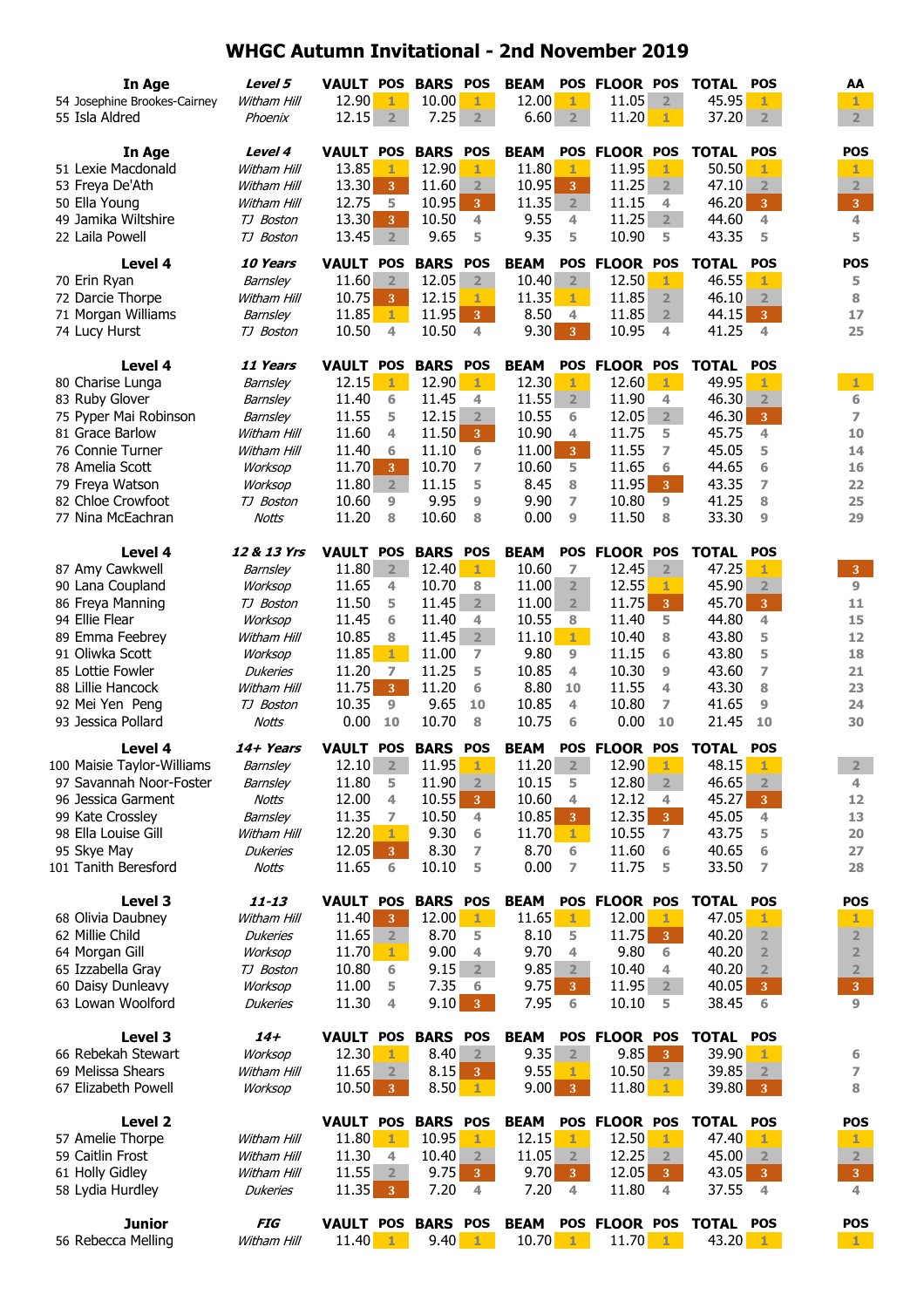| <b>General Primary</b>   | 7 & 8 Yrs          | <b>VAULT POS</b> |                         | <b>BARS</b> | <b>POS</b>     | <b>BEAM</b> | <b>POS</b>     | <b>FLOOR POS</b> |                | <b>TRAMP</b> | <b>POS</b>              | <b>TOTAL</b> | <b>POS</b>              |
|--------------------------|--------------------|------------------|-------------------------|-------------|----------------|-------------|----------------|------------------|----------------|--------------|-------------------------|--------------|-------------------------|
| 110 Molly Clifford       | <b>Witham Hill</b> | 9.35             | 3                       | 7.70        | 3 <sup>1</sup> | 7.50        | $\overline{2}$ | 8.90             | 1              | 9.35         | $\mathbf{1}$            | 42.80        | 12                      |
| 109 Freya Chillman       | <b>Notts</b>       | 9.45             | $\mathbf{1}$            | 6.50        | $\overline{ }$ | 8.00        | 1              | 8.50             | $\overline{2}$ | 8.60         | 3                       | 41.05        | 17                      |
| 111 Elise Gaynor         | Witham Hill        | 8.70             | 11                      | 7.10        | 5              | 7.30        | 3              | 8.20             | 6              | 9.05         | $\overline{2}$          | 40.35        | 21                      |
| 113 Dixie Swain          | TJ Boston          | 9.00             | $\overline{7}$          | 8.10        | $\mathbf{1}$   | 6.90        | $\overline{4}$ | 7.80             | 11             | 8.45         | $\overline{4}$          | 40.25        | 22                      |
| 102 Sienna Wright        | Notts              | 9.45             | $\mathbf{1}$            | 8.00        | $\overline{2}$ | 5.50        | 10             | 8.20             | 6              | 8.10         | 10                      | 39.25        | 25                      |
| 104 Ella Eden            | <b>Notts</b>       | 9.00             | $\overline{ }$          | 6.60        | 6              | 6.20        | 8              | 8.90             | $1 -$          | 8.40         | $\overline{ }$          | 39.10        | 27                      |
| 103 Darcey Collison      | <b>Notts</b>       | 8.90             | 10                      | 7.30        | 4 <sup>1</sup> | 6.20        | 8              | 7.90             | 10             | 8.60         | $\overline{3}$          | 38.90        | 29                      |
| 107 Lily Rockley-Oglesby | <b>Notts</b>       | 9.30             | $\overline{\mathbf{4}}$ | 5.50        | 8              | 6.40        | 6              | 8.40             | 3 <sup>°</sup> | 8.25         | 8                       | 37.85        | 30                      |
| 106 Alyana Bottrill      | <b>Notts</b>       | 9.20             | 6                       | 5.40        | $\overline{9}$ | 6.60        | 5              | 8.10             | 8              | 8.50         | 4 <sup>1</sup>          | 37.80        | 31                      |
| 108 Emily Hepworth       | Notts              | 9.00             | 7                       | 4.80        | 11             | 6.40        | 6              | 8.30             | 4 <sup>1</sup> | 8.15         | 9                       | 36.65        | 32                      |
| 105 Isabelle Linford     | <b>Notts</b>       | 9.40             | $\overline{2}$          | 5.20        | 10             | 4.90        | 11             | 8.10             | 8              | 7.55         | 11                      | 35.15        | 33                      |
| <b>General Primary</b>   | 9 & 10 Yrs         | <b>VAULT POS</b> |                         | <b>BARS</b> | POS            | <b>BEAM</b> | <b>POS</b>     | <b>FLOOR POS</b> |                | <b>TRAMP</b> | <b>POS</b>              | <b>TOTAL</b> | <b>POS</b>              |
| 121 Mollie Cooling       | Witham Hill        | 9.20             | $\overline{\mathbf{4}}$ | 8.35        | 4 <sup>1</sup> | 7.70        | $\overline{ }$ | 9.20             | $\overline{2}$ | 9.75         | $1 -$                   | 44.20        | $\overline{2}$          |
| 122 Rebecca Robinson     | <b>Witham Hill</b> | 9.10             | 6                       | 8.20        | 8              | 8.20        | $1 -$          | 9.30             | $1 -$          | 9.35         | 8                       | 44.15        | 3                       |
| 125 Jessica Stoppard     | <b>Witham Hill</b> | 9.40             | $\overline{2}$          | 8.90        | 1              | 7.70        | $\overline{7}$ | 8.90             | 5              | 9.20         | 9                       | 44.10        | $\overline{\mathbf{4}}$ |
| 129 Chloe Frecklington   | <b>Witham Hill</b> | 9.30             | 3 <sup>°</sup>          | 8.50        | 2 <sup>1</sup> | 8.10        | $\overline{2}$ | 8.50             | 8              | 9.50         | 5                       | 43.90        | 5                       |
| 128 Ruby Epton           | TJ Boston          | 9.50             | $\mathbf{1}$            | 8.30        | 6              | 8.00        | 3 <sup>°</sup> | 8.20             | 11             | 9.45         | 6                       | 43.45        | $\overline{7}$          |
| 114 Jessica Allen        | Witham Hill        | 8.90             | 9                       | 8.50        | $\overline{2}$ | 7.20        | 12             | 9.10             | 3 <sup>°</sup> | 9.65         | 3 <sup>°</sup>          | 43.35        | 8                       |
| 130 Dakota Jenkins       | Worksop            | 8.70             | 13                      | 8.40        | 3 <sup>°</sup> | 7.90        | $\overline{4}$ | 8.80             | 6              | 9.40         | $\overline{ }$          | 43.20        | 9                       |
| 120 Poppy Dunleavy       | Worksop            | 9.20             | $\overline{4}$          | 7.90        | 10             | 7.80        | 6              | 8.50             | 8              | 9.70         | 2 <sup>1</sup>          | 43.10        | 11                      |
| 118 Emily Gatens         | TJ Boston          | 8.80             | 11                      | 8.30        | 6              | 7.90        | $\overline{4}$ | 7.90             | 14             | 8.90         | 10                      | 41.80        | 16                      |
| 124 Annabelle Hickie     | Witham Hill        | 9.10             | 6                       | 6.70        | 14             | 7.70        | $\overline{ }$ | 9.00             | 4 <sup>1</sup> | 8.35         | 11                      | 40.85        | 18                      |
| 119 Rosanna Smith        | TJ Boston          | 8.60             | 14                      | 8.10        | $\overline{9}$ | 6.90        | 13             | 8.50             | 8              | 8.35         | 11                      | 40.45        | 19                      |
| 127 Jenna Chase          | TJ Boston          | 8.90             | 9                       | 7.60        | 11             | 7.60        | 10             | 8.10             | 12             | 8.25         | 13                      | 40.45        | 19                      |
| 117 Scarlett O'Sullivan  | TJ Boston          | 9.00             | 8                       | 7.50        | 12             | 6.60        | 14             | 7.80             | 15             | 8.25         | 13                      | 39.15        | 26                      |
| 115 Poppy Jenkins        | Witham Hill        | 8.60             | 14                      | 7.20        | 13             | 7.30        | 11             | 8.10             | 12             | 7.70         | 15                      | 38.90        | 28                      |
| 221 Emily Masters        | Banovallum         | 8.80             | 11                      | 0.00        | 15             | 5.80        | 15             | 8.70             | $\overline{7}$ | 9.55         | $\overline{\mathbf{4}}$ | 32.85        | 34                      |
| <b>General Primary</b>   | 11 & 12 Yrs        | <b>VAULT</b>     | <b>POS</b>              | <b>BARS</b> | <b>POS</b>     | <b>BEAM</b> | <b>POS</b>     | <b>FLOOR</b>     | <b>POS</b>     | <b>TRAMP</b> | <b>POS</b>              | <b>TOTAL</b> | <b>POS</b>              |
| 132 Marnie Campbell      | <b>Witham Hill</b> | 9.05             | 6                       | 8.30        | 2 <sup>1</sup> | 9.00        | 1              | 9.00             | 1              | 9.50         | 3                       | 44.85        | 1                       |
| 137 Matilda Apostol      | Worksop            | 9.30             | 3                       | 8.40        | $\mathbf{1}$   | 7.70        | 3              | 8.80             | $\overline{2}$ | 9.65         | 1                       | 43.85        | 6                       |
| 134 Briony Marsden       | Worksop            | 9.60             | $\mathbf{1}$            | 7.60        | $\overline{4}$ | 7.65        | $\overline{4}$ | 8.70             | $\overline{3}$ | 9.60         | 2 <sup>1</sup>          | 43.15        | 10                      |
| 135 Imogen Marshall      | TJ Boston          | 9.30             | $\overline{3}$          | 7.50        | 6              | 8.00        | 2 <sup>1</sup> | 8.70             | 3 <sup>°</sup> | 9.10         | 6                       | 42.60        | 13                      |
| 136 Jessica Hayes        | Worksop            | 9.50             | $\overline{2}$          | 7.50        | 6              | 7.60        | 5              | 8.30             | $\overline{7}$ | 9.15         | 5                       | 42.05        | 14                      |
| 138 Chloe Whitley        | Worksop            | 9.10             | $\overline{\mathbf{4}}$ | 8.20        | 3              | 6.90        | 8              | 8.50             | 6              | 9.20         | 4 <sup>1</sup>          | 41.90        | 15                      |
| 131 Holly Cardwell       | TJ Boston          | 8.80             | 8                       | 7.60        | $\overline{4}$ | 7.20        | 7              | 8.00             | 8              | 8.30         | 8                       | 39.90        | 23                      |
| 133 Orla Bradley         | TJ Boston          | 9.00             | 7                       | 5.80        | 8              | 7.60        | 5              | 8.60             | $\overline{4}$ | 8.85         | 7                       | 39.85        | 24                      |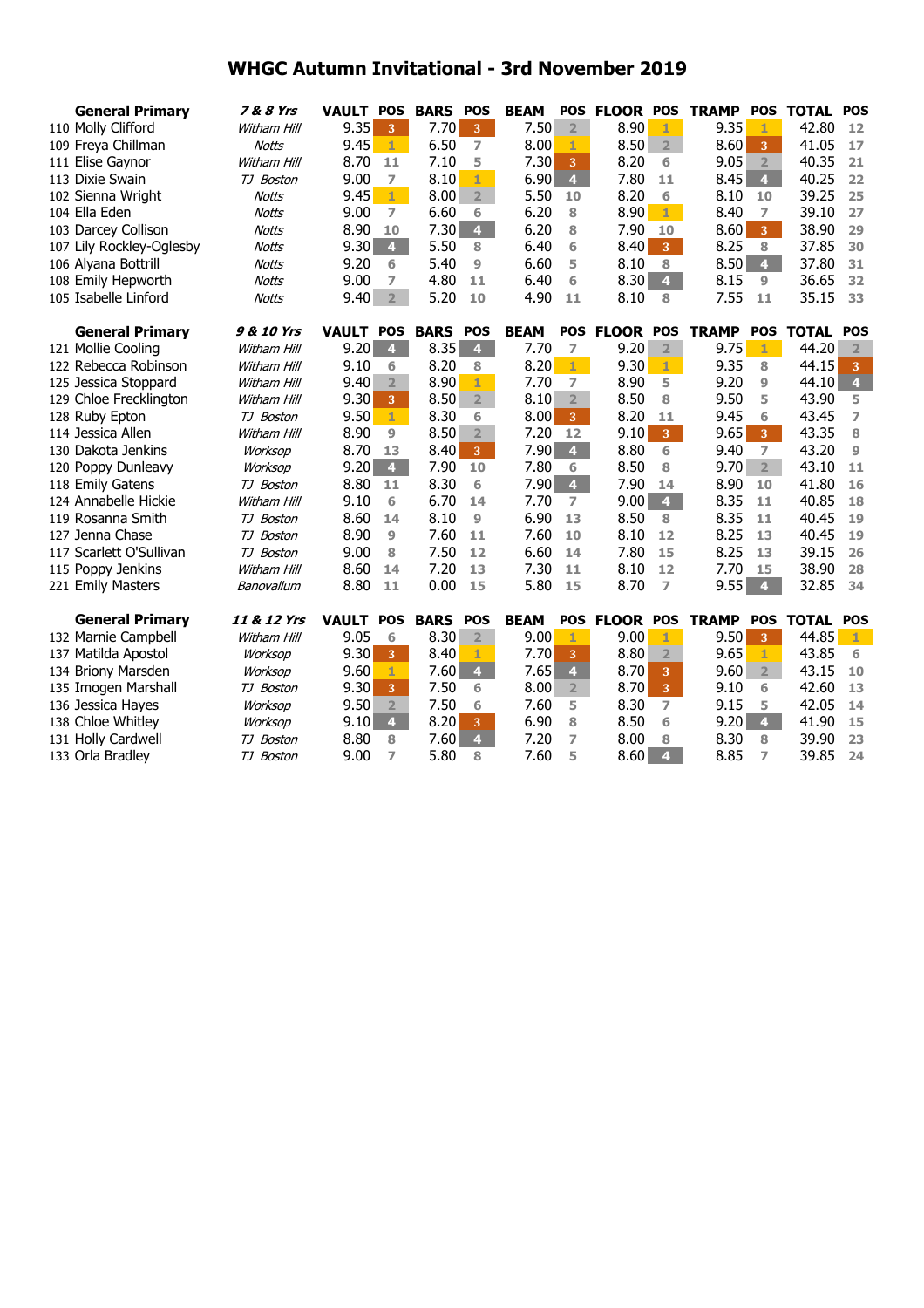| Level 7<br>9.90<br>9.50<br>8.30<br>9.40<br>47.50<br>143 Nevaeh Roberts-Wheeler<br>$\overline{2}$<br>10.40<br>5<br>23<br>Worksop<br>3<br>1<br>1<br>8.50<br>9.20<br>10.50<br>10.10<br>9.10<br>3 <sup>°</sup><br>$\overline{4}$<br>47.40<br>144 Alyssa Mae Coggon<br>2 <sup>1</sup><br>1<br>24<br>Witham Hill<br>5<br>9.60<br>11.00<br>8.70<br>$\overline{4}$<br>7.80<br>5<br>8.90<br>46.00<br>140 Miley Richardson<br>1<br>$1 -$<br>30<br>Witham Hill<br>$\overline{2}$<br>9.30<br>8.40<br>9.70<br>9.20<br>$\overline{2}$<br>8.80<br>45.40<br>141 Megan Patricia Tan<br>3<br>5<br>$\overline{2}$<br>3 <sup>°</sup><br>33<br>Witham Hill<br>9.25<br>9.10<br>$\overline{4}$<br>$\overline{4}$<br>9.20<br>9.00<br>4 <sup>1</sup><br>8.05<br>44.60<br>38<br>142 Kiera Baptist<br>3 <sup>°</sup><br>5<br>Witham Hill<br>Level 7<br><b>VAULT POS</b><br><b>BARS</b><br><b>BEAM</b><br>POS FLOOR POS<br><b>TOTAL POS</b><br><b>POS</b><br><b>TRAMP</b><br><b>POS</b><br>7 Years<br>10.00<br>11.10<br>10.50<br>$\overline{2}$<br>10.20<br>9.25<br>51.05<br>149 Poppy Hyde<br>1<br>1<br>$\overline{2}$<br>7<br>$\overline{2}$<br>Boston<br>9.70<br>10.80<br>3 <sup>°</sup><br>10.80<br>10.10<br>9.35<br>4<br>50.75<br>146 Maisie Forrester<br>5<br>1<br>3 <sup>°</sup><br>5<br>Witham Hill<br>9.30<br>9.60<br>10.40<br>6<br>10.40<br>$\mathbf{1}$<br>9.40<br>49.10<br>161 Jessica Heppenstall<br>6<br>6<br>3 <sup>°</sup><br>13<br>Boston<br>$\overline{2}$<br>9.90<br>10.60<br>$\overline{4}$<br>9.10<br>9.60<br>48.70<br>152 Angelica Mead<br>8<br>11<br>9.50<br>$\mathbf{1}$<br>15<br>Phoenix<br>148 Lexi Hancock<br>9.60<br>9.00<br>9.40<br>9.30<br>48.20<br>6<br>10.90<br>$\overline{2}$<br>9<br>13<br>5<br>19<br>Witham Hill<br>9.50<br>9.40<br>5<br>9.70<br>9.30<br>48.00<br>151 Maisie Fleming<br>10.10<br>8<br>8<br>5<br>21<br>Worksop<br>8<br>9.80<br>9.80<br>9.45<br>2 <sup>1</sup><br>47.65<br>9.50<br>$\overline{9}$<br>9.10<br>150 Mia Surensoy<br>8<br>7<br>6<br>22<br>Boston<br>9.75<br>$\overline{\mathbf{4}}$<br>$\overline{4}$<br>8.45<br>9.80<br>$\overline{9}$<br>9.50<br>9.20<br>46.70<br>26<br>155 Philippa Aitchison-Bowser<br>Witham Hill<br>14<br>16<br>46.70<br>9.80<br>10.50<br>7.10<br>10.10<br>3 <sup>2</sup><br>9.20<br>159 Hannah Felipes<br>$\mathbf{3}$<br>5<br>16<br>10<br>26<br>Boston<br>157 Rubyanne Bailey<br>9.40<br>10.20<br>7<br>8.00<br>9.70<br>8<br>8.85<br>46.15<br>11<br>12<br>29<br>Worksop<br>13<br>9.60<br>4 <sup>1</sup><br>156 Sienna Oates<br>8.80<br>8.70<br>9.90<br>8.60<br>45.60<br>The Mill<br>16<br>13<br>$3 -$<br>14<br>31<br>9.70<br>9.10<br>8.70<br>8.80<br>8.60<br>44.90<br>35<br>158 Amy Ingram<br>Witham Hill<br>15<br>11<br>10<br>16<br>14<br>9.50<br>8.70<br>7.70<br>9.70<br>9.25<br>44.85<br>153 Evie Butler<br>Banovallum<br>8<br>13<br>15<br>8<br>7<br>36<br>9.80<br>44.75<br>160 Evah Millen<br>9.20<br>8.00<br>17<br>8.50<br>6<br>9.25<br>$\overline{ }$<br>The Mill<br>12<br>11<br>37<br>9.20<br>8.40<br>7.90<br>9.60<br>8.90<br>44.00<br>154 Josie Brennan<br>The Mill<br>12<br>15<br>14<br>11<br>11<br>39<br>145 Estelle Howard-Hull<br>9.20<br>9.70<br>8.30<br>43.75<br>The Mill<br>12<br>11<br>8.10<br>12<br>17<br>8.45<br>16<br>41<br>6.90<br>41.85<br>147 Zara Wilson<br>8.80<br>8.30<br>9.10<br>8.75<br>The Mill<br>16<br>16<br>17<br>15<br>13<br>45<br>Level 7<br><b>BARS</b><br><b>BEAM</b><br><b>POS</b><br><b>FLOOR POS</b><br><b>TRAMP</b><br><b>POS</b><br><b>TOTAL</b><br>8 Years<br><b>VAULT POS</b><br>POS<br><b>POS</b><br>9.90<br>10.25<br>10.75<br>163 Emily Richardson<br>11.10<br>$\overline{2}$<br>$\overline{\mathbf{4}}$<br>9.60<br>51.60<br>3 <sup>°</sup><br>$1 -$<br>$\mathbf{1}$<br>1<br>Witham Hill<br>10.20<br>10.60<br>12.00<br>9.50<br>8.75<br>51.05<br>$\overline{2}$<br>165 Tabitha Smith<br>1<br>$\overline{4}$<br>17<br>TJ Boston<br>2<br>13<br>$\overline{\mathbf{4}}$<br>9.80<br>9.00<br>10.00<br>4 <sup>1</sup><br>9.10<br>50.00<br>162 Emma McGregor<br>TJ Boston<br>17<br>12.10<br>12<br>1.<br>8<br>9.55<br>170 Anna Fafrowicz<br>9.70<br>9.90<br>10.20<br>10.40<br>$2^{\circ}$<br>49.75<br>9<br>13<br>10<br>$\overline{2}$<br>9<br>Phoenix<br>9.70<br>11.00<br>10.30<br>9.30<br>9.25<br>49.55<br>166 Grace Foley<br>9<br>3 <sup>°</sup><br>3 <sup>7</sup><br>16<br>8<br>10<br>Witham Hill<br>10.00<br>9.30<br>4 <sup>1</sup><br>175 Beth Coveley<br>9.60<br>11.40<br>$1 -$<br>9.20<br>49.50<br>14<br>15<br>18<br>11<br>Witham Hill<br>171 Fleur Patrick<br>10.00<br>$\overline{2}$<br>10.30<br>8.80<br>10.10<br>$3 -$<br>9.20<br>48.40<br>8<br>19<br>9<br>18<br>Witham Hill<br>9.60<br>10.30<br>9.00<br>9.05<br>48.05<br>176 Grace Norton<br>10.10<br>3 <sup>7</sup><br>20<br>20<br>TJ Boston<br>14<br>10<br>13<br>9.70<br>10.20<br>9.40<br>9.20<br>8.25<br>46.75<br>174 Amelia Burt<br>9<br>17<br>22<br>25<br>TJ Boston<br>9<br>18<br>10.20<br>9.70<br>172 Isla Hallam<br>9.60<br>8.70<br>8.20<br>46.40<br>The Mill<br>14<br>19<br>10<br>11<br>23<br>28<br>164 Florence Stewart<br>9.30<br>9.40<br>9.20<br>8.50<br>8.70<br>45.10<br>34<br>20<br>16<br>18<br>22<br>19<br>Witham Hill<br>173 Phoebe Vice<br>9.00<br>9.80<br>7.20<br>8.60<br>9.35<br>43.95<br>23<br>14<br>22<br>21<br>$\overline{3}$<br>40<br>TJ Boston<br>9.30<br>9.20<br>22<br>7.40<br>8.50<br>9.15<br>43.55<br>42<br>168 Grace Chapman<br>Banovallum<br>22<br>20<br>16<br>11<br>167 Ella Murphy<br>9.50<br>8.80<br>5.60<br>9.40<br>8.80<br>42.10<br>17<br>18<br>23<br>15<br>44<br>TJ Boston<br>16<br>Level 7<br>9 Years<br>VAULT POS BARS POS<br><b>BEAM</b><br>POS FLOOR POS TRAMP POS TOTAL POS<br>183 Charlotte Cooper<br>9.80<br>$10.00 \quad 4$<br>12.40<br>10.05<br>8.75<br>51.00<br>3 <sup>7</sup><br>$\mathbf{1}$<br>3 <sup>2</sup><br>17<br>$\overline{4}$<br>Boston<br>10.20<br>11.30<br>10.20<br>9.70<br>9.20<br>50.60<br>178 Amelia Smith<br>$\mathbf{1}$<br>11<br>$\overline{\mathbf{3}}$<br>Witham Hill<br>$\mathbf{1}$<br>10<br>6<br>9.70<br>9.80<br>11.70<br>10.05<br>9.35<br>182 Alana Barwick<br>2<br>3<br>50.60<br>TJ Boston<br>14<br>$\overline{2}$<br>7<br>9<br>9.75<br>$\overline{\mathbf{4}}$<br>10.10<br>10.20<br>9.00<br>49.45<br>180 Ruby Carter<br>10.40<br>Boston<br>3<br>14<br>1<br>$\overline{\mathbf{4}}$<br>12 |               | 6 Years     | <b>VAULT POS</b> |    | <b>BARS</b> | POS            | <b>BEAM</b> | <b>POS</b> | <b>FLOOR POS</b> |                | <b>TRAMP</b> | <b>POS</b> | TOTAL | <b>POS</b> |
|-----------------------------------------------------------------------------------------------------------------------------------------------------------------------------------------------------------------------------------------------------------------------------------------------------------------------------------------------------------------------------------------------------------------------------------------------------------------------------------------------------------------------------------------------------------------------------------------------------------------------------------------------------------------------------------------------------------------------------------------------------------------------------------------------------------------------------------------------------------------------------------------------------------------------------------------------------------------------------------------------------------------------------------------------------------------------------------------------------------------------------------------------------------------------------------------------------------------------------------------------------------------------------------------------------------------------------------------------------------------------------------------------------------------------------------------------------------------------------------------------------------------------------------------------------------------------------------------------------------------------------------------------------------------------------------------------------------------------------------------------------------------------------------------------------------------------------------------------------------------------------------------------------------------------------------------------------------------------------------------------------------------------------------------------------------------------------------------------------------------------------------------------------------------------------------------------------------------------------------------------------------------------------------------------------------------------------------------------------------------------------------------------------------------------------------------------------------------------------------------------------------------------------------------------------------------------------------------------------------------------------------------------------------------------------------------------------------------------------------------------------------------------------------------------------------------------------------------------------------------------------------------------------------------------------------------------------------------------------------------------------------------------------------------------------------------------------------------------------------------------------------------------------------------------------------------------------------------------------------------------------------------------------------------------------------------------------------------------------------------------------------------------------------------------------------------------------------------------------------------------------------------------------------------------------------------------------------------------------------------------------------------------------------------------------------------------------------------------------------------------------------------------------------------------------------------------------------------------------------------------------------------------------------------------------------------------------------------------------------------------------------------------------------------------------------------------------------------------------------------------------------------------------------------------------------------------------------------------------------------------------------------------------------------------------------------------------------------------------------------------------------------------------------------------------------------------------------------------------------------------------------------------------------------------------------------------------------------------------------------------------------------------------------------------------------------------------------------------------------------------------------------------------------------------------------------------------------------------------------------------------------------------------------------------------------------------------------------------------------------------------------------------------------------------------------------------------------------------------------------------------------------------------------------------------------------------------------------------------------------------------------------------------------------------------------------------------------------------------------------------------------------------------------------------------------------------------------------------------------------------------------------------------------------------------------------------------------------------------------------------------------------------------------------------------------------------------------------------------------------------------------------------------------------------------------------------------------------------------------------------------------------------------------------------------------------------------------------------------------------------------------------------------------------------------------------------------------------------------------------------------------------------------------------------------------------------------------------------|---------------|-------------|------------------|----|-------------|----------------|-------------|------------|------------------|----------------|--------------|------------|-------|------------|
|                                                                                                                                                                                                                                                                                                                                                                                                                                                                                                                                                                                                                                                                                                                                                                                                                                                                                                                                                                                                                                                                                                                                                                                                                                                                                                                                                                                                                                                                                                                                                                                                                                                                                                                                                                                                                                                                                                                                                                                                                                                                                                                                                                                                                                                                                                                                                                                                                                                                                                                                                                                                                                                                                                                                                                                                                                                                                                                                                                                                                                                                                                                                                                                                                                                                                                                                                                                                                                                                                                                                                                                                                                                                                                                                                                                                                                                                                                                                                                                                                                                                                                                                                                                                                                                                                                                                                                                                                                                                                                                                                                                                                                                                                                                                                                                                                                                                                                                                                                                                                                                                                                                                                                                                                                                                                                                                                                                                                                                                                                                                                                                                                                                                                                                                                                                                                                                                                                                                                                                                                                                                                                                                                                                                                       |               |             |                  |    |             |                |             |            |                  |                |              |            |       |            |
|                                                                                                                                                                                                                                                                                                                                                                                                                                                                                                                                                                                                                                                                                                                                                                                                                                                                                                                                                                                                                                                                                                                                                                                                                                                                                                                                                                                                                                                                                                                                                                                                                                                                                                                                                                                                                                                                                                                                                                                                                                                                                                                                                                                                                                                                                                                                                                                                                                                                                                                                                                                                                                                                                                                                                                                                                                                                                                                                                                                                                                                                                                                                                                                                                                                                                                                                                                                                                                                                                                                                                                                                                                                                                                                                                                                                                                                                                                                                                                                                                                                                                                                                                                                                                                                                                                                                                                                                                                                                                                                                                                                                                                                                                                                                                                                                                                                                                                                                                                                                                                                                                                                                                                                                                                                                                                                                                                                                                                                                                                                                                                                                                                                                                                                                                                                                                                                                                                                                                                                                                                                                                                                                                                                                                       |               |             |                  |    |             |                |             |            |                  |                |              |            |       |            |
|                                                                                                                                                                                                                                                                                                                                                                                                                                                                                                                                                                                                                                                                                                                                                                                                                                                                                                                                                                                                                                                                                                                                                                                                                                                                                                                                                                                                                                                                                                                                                                                                                                                                                                                                                                                                                                                                                                                                                                                                                                                                                                                                                                                                                                                                                                                                                                                                                                                                                                                                                                                                                                                                                                                                                                                                                                                                                                                                                                                                                                                                                                                                                                                                                                                                                                                                                                                                                                                                                                                                                                                                                                                                                                                                                                                                                                                                                                                                                                                                                                                                                                                                                                                                                                                                                                                                                                                                                                                                                                                                                                                                                                                                                                                                                                                                                                                                                                                                                                                                                                                                                                                                                                                                                                                                                                                                                                                                                                                                                                                                                                                                                                                                                                                                                                                                                                                                                                                                                                                                                                                                                                                                                                                                                       |               |             |                  |    |             |                |             |            |                  |                |              |            |       |            |
|                                                                                                                                                                                                                                                                                                                                                                                                                                                                                                                                                                                                                                                                                                                                                                                                                                                                                                                                                                                                                                                                                                                                                                                                                                                                                                                                                                                                                                                                                                                                                                                                                                                                                                                                                                                                                                                                                                                                                                                                                                                                                                                                                                                                                                                                                                                                                                                                                                                                                                                                                                                                                                                                                                                                                                                                                                                                                                                                                                                                                                                                                                                                                                                                                                                                                                                                                                                                                                                                                                                                                                                                                                                                                                                                                                                                                                                                                                                                                                                                                                                                                                                                                                                                                                                                                                                                                                                                                                                                                                                                                                                                                                                                                                                                                                                                                                                                                                                                                                                                                                                                                                                                                                                                                                                                                                                                                                                                                                                                                                                                                                                                                                                                                                                                                                                                                                                                                                                                                                                                                                                                                                                                                                                                                       |               |             |                  |    |             |                |             |            |                  |                |              |            |       |            |
|                                                                                                                                                                                                                                                                                                                                                                                                                                                                                                                                                                                                                                                                                                                                                                                                                                                                                                                                                                                                                                                                                                                                                                                                                                                                                                                                                                                                                                                                                                                                                                                                                                                                                                                                                                                                                                                                                                                                                                                                                                                                                                                                                                                                                                                                                                                                                                                                                                                                                                                                                                                                                                                                                                                                                                                                                                                                                                                                                                                                                                                                                                                                                                                                                                                                                                                                                                                                                                                                                                                                                                                                                                                                                                                                                                                                                                                                                                                                                                                                                                                                                                                                                                                                                                                                                                                                                                                                                                                                                                                                                                                                                                                                                                                                                                                                                                                                                                                                                                                                                                                                                                                                                                                                                                                                                                                                                                                                                                                                                                                                                                                                                                                                                                                                                                                                                                                                                                                                                                                                                                                                                                                                                                                                                       |               |             |                  |    |             |                |             |            |                  |                |              |            |       |            |
|                                                                                                                                                                                                                                                                                                                                                                                                                                                                                                                                                                                                                                                                                                                                                                                                                                                                                                                                                                                                                                                                                                                                                                                                                                                                                                                                                                                                                                                                                                                                                                                                                                                                                                                                                                                                                                                                                                                                                                                                                                                                                                                                                                                                                                                                                                                                                                                                                                                                                                                                                                                                                                                                                                                                                                                                                                                                                                                                                                                                                                                                                                                                                                                                                                                                                                                                                                                                                                                                                                                                                                                                                                                                                                                                                                                                                                                                                                                                                                                                                                                                                                                                                                                                                                                                                                                                                                                                                                                                                                                                                                                                                                                                                                                                                                                                                                                                                                                                                                                                                                                                                                                                                                                                                                                                                                                                                                                                                                                                                                                                                                                                                                                                                                                                                                                                                                                                                                                                                                                                                                                                                                                                                                                                                       |               |             |                  |    |             |                |             |            |                  |                |              |            |       |            |
|                                                                                                                                                                                                                                                                                                                                                                                                                                                                                                                                                                                                                                                                                                                                                                                                                                                                                                                                                                                                                                                                                                                                                                                                                                                                                                                                                                                                                                                                                                                                                                                                                                                                                                                                                                                                                                                                                                                                                                                                                                                                                                                                                                                                                                                                                                                                                                                                                                                                                                                                                                                                                                                                                                                                                                                                                                                                                                                                                                                                                                                                                                                                                                                                                                                                                                                                                                                                                                                                                                                                                                                                                                                                                                                                                                                                                                                                                                                                                                                                                                                                                                                                                                                                                                                                                                                                                                                                                                                                                                                                                                                                                                                                                                                                                                                                                                                                                                                                                                                                                                                                                                                                                                                                                                                                                                                                                                                                                                                                                                                                                                                                                                                                                                                                                                                                                                                                                                                                                                                                                                                                                                                                                                                                                       |               |             |                  |    |             |                |             |            |                  |                |              |            |       |            |
|                                                                                                                                                                                                                                                                                                                                                                                                                                                                                                                                                                                                                                                                                                                                                                                                                                                                                                                                                                                                                                                                                                                                                                                                                                                                                                                                                                                                                                                                                                                                                                                                                                                                                                                                                                                                                                                                                                                                                                                                                                                                                                                                                                                                                                                                                                                                                                                                                                                                                                                                                                                                                                                                                                                                                                                                                                                                                                                                                                                                                                                                                                                                                                                                                                                                                                                                                                                                                                                                                                                                                                                                                                                                                                                                                                                                                                                                                                                                                                                                                                                                                                                                                                                                                                                                                                                                                                                                                                                                                                                                                                                                                                                                                                                                                                                                                                                                                                                                                                                                                                                                                                                                                                                                                                                                                                                                                                                                                                                                                                                                                                                                                                                                                                                                                                                                                                                                                                                                                                                                                                                                                                                                                                                                                       |               |             |                  |    |             |                |             |            |                  |                |              |            |       |            |
|                                                                                                                                                                                                                                                                                                                                                                                                                                                                                                                                                                                                                                                                                                                                                                                                                                                                                                                                                                                                                                                                                                                                                                                                                                                                                                                                                                                                                                                                                                                                                                                                                                                                                                                                                                                                                                                                                                                                                                                                                                                                                                                                                                                                                                                                                                                                                                                                                                                                                                                                                                                                                                                                                                                                                                                                                                                                                                                                                                                                                                                                                                                                                                                                                                                                                                                                                                                                                                                                                                                                                                                                                                                                                                                                                                                                                                                                                                                                                                                                                                                                                                                                                                                                                                                                                                                                                                                                                                                                                                                                                                                                                                                                                                                                                                                                                                                                                                                                                                                                                                                                                                                                                                                                                                                                                                                                                                                                                                                                                                                                                                                                                                                                                                                                                                                                                                                                                                                                                                                                                                                                                                                                                                                                                       |               |             |                  |    |             |                |             |            |                  |                |              |            |       |            |
|                                                                                                                                                                                                                                                                                                                                                                                                                                                                                                                                                                                                                                                                                                                                                                                                                                                                                                                                                                                                                                                                                                                                                                                                                                                                                                                                                                                                                                                                                                                                                                                                                                                                                                                                                                                                                                                                                                                                                                                                                                                                                                                                                                                                                                                                                                                                                                                                                                                                                                                                                                                                                                                                                                                                                                                                                                                                                                                                                                                                                                                                                                                                                                                                                                                                                                                                                                                                                                                                                                                                                                                                                                                                                                                                                                                                                                                                                                                                                                                                                                                                                                                                                                                                                                                                                                                                                                                                                                                                                                                                                                                                                                                                                                                                                                                                                                                                                                                                                                                                                                                                                                                                                                                                                                                                                                                                                                                                                                                                                                                                                                                                                                                                                                                                                                                                                                                                                                                                                                                                                                                                                                                                                                                                                       |               |             |                  |    |             |                |             |            |                  |                |              |            |       |            |
|                                                                                                                                                                                                                                                                                                                                                                                                                                                                                                                                                                                                                                                                                                                                                                                                                                                                                                                                                                                                                                                                                                                                                                                                                                                                                                                                                                                                                                                                                                                                                                                                                                                                                                                                                                                                                                                                                                                                                                                                                                                                                                                                                                                                                                                                                                                                                                                                                                                                                                                                                                                                                                                                                                                                                                                                                                                                                                                                                                                                                                                                                                                                                                                                                                                                                                                                                                                                                                                                                                                                                                                                                                                                                                                                                                                                                                                                                                                                                                                                                                                                                                                                                                                                                                                                                                                                                                                                                                                                                                                                                                                                                                                                                                                                                                                                                                                                                                                                                                                                                                                                                                                                                                                                                                                                                                                                                                                                                                                                                                                                                                                                                                                                                                                                                                                                                                                                                                                                                                                                                                                                                                                                                                                                                       |               |             |                  |    |             |                |             |            |                  |                |              |            |       |            |
|                                                                                                                                                                                                                                                                                                                                                                                                                                                                                                                                                                                                                                                                                                                                                                                                                                                                                                                                                                                                                                                                                                                                                                                                                                                                                                                                                                                                                                                                                                                                                                                                                                                                                                                                                                                                                                                                                                                                                                                                                                                                                                                                                                                                                                                                                                                                                                                                                                                                                                                                                                                                                                                                                                                                                                                                                                                                                                                                                                                                                                                                                                                                                                                                                                                                                                                                                                                                                                                                                                                                                                                                                                                                                                                                                                                                                                                                                                                                                                                                                                                                                                                                                                                                                                                                                                                                                                                                                                                                                                                                                                                                                                                                                                                                                                                                                                                                                                                                                                                                                                                                                                                                                                                                                                                                                                                                                                                                                                                                                                                                                                                                                                                                                                                                                                                                                                                                                                                                                                                                                                                                                                                                                                                                                       |               |             |                  |    |             |                |             |            |                  |                |              |            |       |            |
|                                                                                                                                                                                                                                                                                                                                                                                                                                                                                                                                                                                                                                                                                                                                                                                                                                                                                                                                                                                                                                                                                                                                                                                                                                                                                                                                                                                                                                                                                                                                                                                                                                                                                                                                                                                                                                                                                                                                                                                                                                                                                                                                                                                                                                                                                                                                                                                                                                                                                                                                                                                                                                                                                                                                                                                                                                                                                                                                                                                                                                                                                                                                                                                                                                                                                                                                                                                                                                                                                                                                                                                                                                                                                                                                                                                                                                                                                                                                                                                                                                                                                                                                                                                                                                                                                                                                                                                                                                                                                                                                                                                                                                                                                                                                                                                                                                                                                                                                                                                                                                                                                                                                                                                                                                                                                                                                                                                                                                                                                                                                                                                                                                                                                                                                                                                                                                                                                                                                                                                                                                                                                                                                                                                                                       |               |             |                  |    |             |                |             |            |                  |                |              |            |       |            |
|                                                                                                                                                                                                                                                                                                                                                                                                                                                                                                                                                                                                                                                                                                                                                                                                                                                                                                                                                                                                                                                                                                                                                                                                                                                                                                                                                                                                                                                                                                                                                                                                                                                                                                                                                                                                                                                                                                                                                                                                                                                                                                                                                                                                                                                                                                                                                                                                                                                                                                                                                                                                                                                                                                                                                                                                                                                                                                                                                                                                                                                                                                                                                                                                                                                                                                                                                                                                                                                                                                                                                                                                                                                                                                                                                                                                                                                                                                                                                                                                                                                                                                                                                                                                                                                                                                                                                                                                                                                                                                                                                                                                                                                                                                                                                                                                                                                                                                                                                                                                                                                                                                                                                                                                                                                                                                                                                                                                                                                                                                                                                                                                                                                                                                                                                                                                                                                                                                                                                                                                                                                                                                                                                                                                                       |               |             |                  |    |             |                |             |            |                  |                |              |            |       |            |
|                                                                                                                                                                                                                                                                                                                                                                                                                                                                                                                                                                                                                                                                                                                                                                                                                                                                                                                                                                                                                                                                                                                                                                                                                                                                                                                                                                                                                                                                                                                                                                                                                                                                                                                                                                                                                                                                                                                                                                                                                                                                                                                                                                                                                                                                                                                                                                                                                                                                                                                                                                                                                                                                                                                                                                                                                                                                                                                                                                                                                                                                                                                                                                                                                                                                                                                                                                                                                                                                                                                                                                                                                                                                                                                                                                                                                                                                                                                                                                                                                                                                                                                                                                                                                                                                                                                                                                                                                                                                                                                                                                                                                                                                                                                                                                                                                                                                                                                                                                                                                                                                                                                                                                                                                                                                                                                                                                                                                                                                                                                                                                                                                                                                                                                                                                                                                                                                                                                                                                                                                                                                                                                                                                                                                       |               |             |                  |    |             |                |             |            |                  |                |              |            |       |            |
|                                                                                                                                                                                                                                                                                                                                                                                                                                                                                                                                                                                                                                                                                                                                                                                                                                                                                                                                                                                                                                                                                                                                                                                                                                                                                                                                                                                                                                                                                                                                                                                                                                                                                                                                                                                                                                                                                                                                                                                                                                                                                                                                                                                                                                                                                                                                                                                                                                                                                                                                                                                                                                                                                                                                                                                                                                                                                                                                                                                                                                                                                                                                                                                                                                                                                                                                                                                                                                                                                                                                                                                                                                                                                                                                                                                                                                                                                                                                                                                                                                                                                                                                                                                                                                                                                                                                                                                                                                                                                                                                                                                                                                                                                                                                                                                                                                                                                                                                                                                                                                                                                                                                                                                                                                                                                                                                                                                                                                                                                                                                                                                                                                                                                                                                                                                                                                                                                                                                                                                                                                                                                                                                                                                                                       |               |             |                  |    |             |                |             |            |                  |                |              |            |       |            |
|                                                                                                                                                                                                                                                                                                                                                                                                                                                                                                                                                                                                                                                                                                                                                                                                                                                                                                                                                                                                                                                                                                                                                                                                                                                                                                                                                                                                                                                                                                                                                                                                                                                                                                                                                                                                                                                                                                                                                                                                                                                                                                                                                                                                                                                                                                                                                                                                                                                                                                                                                                                                                                                                                                                                                                                                                                                                                                                                                                                                                                                                                                                                                                                                                                                                                                                                                                                                                                                                                                                                                                                                                                                                                                                                                                                                                                                                                                                                                                                                                                                                                                                                                                                                                                                                                                                                                                                                                                                                                                                                                                                                                                                                                                                                                                                                                                                                                                                                                                                                                                                                                                                                                                                                                                                                                                                                                                                                                                                                                                                                                                                                                                                                                                                                                                                                                                                                                                                                                                                                                                                                                                                                                                                                                       |               |             |                  |    |             |                |             |            |                  |                |              |            |       |            |
|                                                                                                                                                                                                                                                                                                                                                                                                                                                                                                                                                                                                                                                                                                                                                                                                                                                                                                                                                                                                                                                                                                                                                                                                                                                                                                                                                                                                                                                                                                                                                                                                                                                                                                                                                                                                                                                                                                                                                                                                                                                                                                                                                                                                                                                                                                                                                                                                                                                                                                                                                                                                                                                                                                                                                                                                                                                                                                                                                                                                                                                                                                                                                                                                                                                                                                                                                                                                                                                                                                                                                                                                                                                                                                                                                                                                                                                                                                                                                                                                                                                                                                                                                                                                                                                                                                                                                                                                                                                                                                                                                                                                                                                                                                                                                                                                                                                                                                                                                                                                                                                                                                                                                                                                                                                                                                                                                                                                                                                                                                                                                                                                                                                                                                                                                                                                                                                                                                                                                                                                                                                                                                                                                                                                                       |               |             |                  |    |             |                |             |            |                  |                |              |            |       |            |
|                                                                                                                                                                                                                                                                                                                                                                                                                                                                                                                                                                                                                                                                                                                                                                                                                                                                                                                                                                                                                                                                                                                                                                                                                                                                                                                                                                                                                                                                                                                                                                                                                                                                                                                                                                                                                                                                                                                                                                                                                                                                                                                                                                                                                                                                                                                                                                                                                                                                                                                                                                                                                                                                                                                                                                                                                                                                                                                                                                                                                                                                                                                                                                                                                                                                                                                                                                                                                                                                                                                                                                                                                                                                                                                                                                                                                                                                                                                                                                                                                                                                                                                                                                                                                                                                                                                                                                                                                                                                                                                                                                                                                                                                                                                                                                                                                                                                                                                                                                                                                                                                                                                                                                                                                                                                                                                                                                                                                                                                                                                                                                                                                                                                                                                                                                                                                                                                                                                                                                                                                                                                                                                                                                                                                       |               |             |                  |    |             |                |             |            |                  |                |              |            |       |            |
|                                                                                                                                                                                                                                                                                                                                                                                                                                                                                                                                                                                                                                                                                                                                                                                                                                                                                                                                                                                                                                                                                                                                                                                                                                                                                                                                                                                                                                                                                                                                                                                                                                                                                                                                                                                                                                                                                                                                                                                                                                                                                                                                                                                                                                                                                                                                                                                                                                                                                                                                                                                                                                                                                                                                                                                                                                                                                                                                                                                                                                                                                                                                                                                                                                                                                                                                                                                                                                                                                                                                                                                                                                                                                                                                                                                                                                                                                                                                                                                                                                                                                                                                                                                                                                                                                                                                                                                                                                                                                                                                                                                                                                                                                                                                                                                                                                                                                                                                                                                                                                                                                                                                                                                                                                                                                                                                                                                                                                                                                                                                                                                                                                                                                                                                                                                                                                                                                                                                                                                                                                                                                                                                                                                                                       |               |             |                  |    |             |                |             |            |                  |                |              |            |       |            |
|                                                                                                                                                                                                                                                                                                                                                                                                                                                                                                                                                                                                                                                                                                                                                                                                                                                                                                                                                                                                                                                                                                                                                                                                                                                                                                                                                                                                                                                                                                                                                                                                                                                                                                                                                                                                                                                                                                                                                                                                                                                                                                                                                                                                                                                                                                                                                                                                                                                                                                                                                                                                                                                                                                                                                                                                                                                                                                                                                                                                                                                                                                                                                                                                                                                                                                                                                                                                                                                                                                                                                                                                                                                                                                                                                                                                                                                                                                                                                                                                                                                                                                                                                                                                                                                                                                                                                                                                                                                                                                                                                                                                                                                                                                                                                                                                                                                                                                                                                                                                                                                                                                                                                                                                                                                                                                                                                                                                                                                                                                                                                                                                                                                                                                                                                                                                                                                                                                                                                                                                                                                                                                                                                                                                                       |               |             |                  |    |             |                |             |            |                  |                |              |            |       |            |
|                                                                                                                                                                                                                                                                                                                                                                                                                                                                                                                                                                                                                                                                                                                                                                                                                                                                                                                                                                                                                                                                                                                                                                                                                                                                                                                                                                                                                                                                                                                                                                                                                                                                                                                                                                                                                                                                                                                                                                                                                                                                                                                                                                                                                                                                                                                                                                                                                                                                                                                                                                                                                                                                                                                                                                                                                                                                                                                                                                                                                                                                                                                                                                                                                                                                                                                                                                                                                                                                                                                                                                                                                                                                                                                                                                                                                                                                                                                                                                                                                                                                                                                                                                                                                                                                                                                                                                                                                                                                                                                                                                                                                                                                                                                                                                                                                                                                                                                                                                                                                                                                                                                                                                                                                                                                                                                                                                                                                                                                                                                                                                                                                                                                                                                                                                                                                                                                                                                                                                                                                                                                                                                                                                                                                       |               |             |                  |    |             |                |             |            |                  |                |              |            |       |            |
|                                                                                                                                                                                                                                                                                                                                                                                                                                                                                                                                                                                                                                                                                                                                                                                                                                                                                                                                                                                                                                                                                                                                                                                                                                                                                                                                                                                                                                                                                                                                                                                                                                                                                                                                                                                                                                                                                                                                                                                                                                                                                                                                                                                                                                                                                                                                                                                                                                                                                                                                                                                                                                                                                                                                                                                                                                                                                                                                                                                                                                                                                                                                                                                                                                                                                                                                                                                                                                                                                                                                                                                                                                                                                                                                                                                                                                                                                                                                                                                                                                                                                                                                                                                                                                                                                                                                                                                                                                                                                                                                                                                                                                                                                                                                                                                                                                                                                                                                                                                                                                                                                                                                                                                                                                                                                                                                                                                                                                                                                                                                                                                                                                                                                                                                                                                                                                                                                                                                                                                                                                                                                                                                                                                                                       |               |             |                  |    |             |                |             |            |                  |                |              |            |       |            |
|                                                                                                                                                                                                                                                                                                                                                                                                                                                                                                                                                                                                                                                                                                                                                                                                                                                                                                                                                                                                                                                                                                                                                                                                                                                                                                                                                                                                                                                                                                                                                                                                                                                                                                                                                                                                                                                                                                                                                                                                                                                                                                                                                                                                                                                                                                                                                                                                                                                                                                                                                                                                                                                                                                                                                                                                                                                                                                                                                                                                                                                                                                                                                                                                                                                                                                                                                                                                                                                                                                                                                                                                                                                                                                                                                                                                                                                                                                                                                                                                                                                                                                                                                                                                                                                                                                                                                                                                                                                                                                                                                                                                                                                                                                                                                                                                                                                                                                                                                                                                                                                                                                                                                                                                                                                                                                                                                                                                                                                                                                                                                                                                                                                                                                                                                                                                                                                                                                                                                                                                                                                                                                                                                                                                                       |               |             |                  |    |             |                |             |            |                  |                |              |            |       |            |
|                                                                                                                                                                                                                                                                                                                                                                                                                                                                                                                                                                                                                                                                                                                                                                                                                                                                                                                                                                                                                                                                                                                                                                                                                                                                                                                                                                                                                                                                                                                                                                                                                                                                                                                                                                                                                                                                                                                                                                                                                                                                                                                                                                                                                                                                                                                                                                                                                                                                                                                                                                                                                                                                                                                                                                                                                                                                                                                                                                                                                                                                                                                                                                                                                                                                                                                                                                                                                                                                                                                                                                                                                                                                                                                                                                                                                                                                                                                                                                                                                                                                                                                                                                                                                                                                                                                                                                                                                                                                                                                                                                                                                                                                                                                                                                                                                                                                                                                                                                                                                                                                                                                                                                                                                                                                                                                                                                                                                                                                                                                                                                                                                                                                                                                                                                                                                                                                                                                                                                                                                                                                                                                                                                                                                       |               |             |                  |    |             |                |             |            |                  |                |              |            |       |            |
|                                                                                                                                                                                                                                                                                                                                                                                                                                                                                                                                                                                                                                                                                                                                                                                                                                                                                                                                                                                                                                                                                                                                                                                                                                                                                                                                                                                                                                                                                                                                                                                                                                                                                                                                                                                                                                                                                                                                                                                                                                                                                                                                                                                                                                                                                                                                                                                                                                                                                                                                                                                                                                                                                                                                                                                                                                                                                                                                                                                                                                                                                                                                                                                                                                                                                                                                                                                                                                                                                                                                                                                                                                                                                                                                                                                                                                                                                                                                                                                                                                                                                                                                                                                                                                                                                                                                                                                                                                                                                                                                                                                                                                                                                                                                                                                                                                                                                                                                                                                                                                                                                                                                                                                                                                                                                                                                                                                                                                                                                                                                                                                                                                                                                                                                                                                                                                                                                                                                                                                                                                                                                                                                                                                                                       |               |             |                  |    |             |                |             |            |                  |                |              |            |       |            |
|                                                                                                                                                                                                                                                                                                                                                                                                                                                                                                                                                                                                                                                                                                                                                                                                                                                                                                                                                                                                                                                                                                                                                                                                                                                                                                                                                                                                                                                                                                                                                                                                                                                                                                                                                                                                                                                                                                                                                                                                                                                                                                                                                                                                                                                                                                                                                                                                                                                                                                                                                                                                                                                                                                                                                                                                                                                                                                                                                                                                                                                                                                                                                                                                                                                                                                                                                                                                                                                                                                                                                                                                                                                                                                                                                                                                                                                                                                                                                                                                                                                                                                                                                                                                                                                                                                                                                                                                                                                                                                                                                                                                                                                                                                                                                                                                                                                                                                                                                                                                                                                                                                                                                                                                                                                                                                                                                                                                                                                                                                                                                                                                                                                                                                                                                                                                                                                                                                                                                                                                                                                                                                                                                                                                                       |               |             |                  |    |             |                |             |            |                  |                |              |            |       |            |
|                                                                                                                                                                                                                                                                                                                                                                                                                                                                                                                                                                                                                                                                                                                                                                                                                                                                                                                                                                                                                                                                                                                                                                                                                                                                                                                                                                                                                                                                                                                                                                                                                                                                                                                                                                                                                                                                                                                                                                                                                                                                                                                                                                                                                                                                                                                                                                                                                                                                                                                                                                                                                                                                                                                                                                                                                                                                                                                                                                                                                                                                                                                                                                                                                                                                                                                                                                                                                                                                                                                                                                                                                                                                                                                                                                                                                                                                                                                                                                                                                                                                                                                                                                                                                                                                                                                                                                                                                                                                                                                                                                                                                                                                                                                                                                                                                                                                                                                                                                                                                                                                                                                                                                                                                                                                                                                                                                                                                                                                                                                                                                                                                                                                                                                                                                                                                                                                                                                                                                                                                                                                                                                                                                                                                       |               |             |                  |    |             |                |             |            |                  |                |              |            |       |            |
|                                                                                                                                                                                                                                                                                                                                                                                                                                                                                                                                                                                                                                                                                                                                                                                                                                                                                                                                                                                                                                                                                                                                                                                                                                                                                                                                                                                                                                                                                                                                                                                                                                                                                                                                                                                                                                                                                                                                                                                                                                                                                                                                                                                                                                                                                                                                                                                                                                                                                                                                                                                                                                                                                                                                                                                                                                                                                                                                                                                                                                                                                                                                                                                                                                                                                                                                                                                                                                                                                                                                                                                                                                                                                                                                                                                                                                                                                                                                                                                                                                                                                                                                                                                                                                                                                                                                                                                                                                                                                                                                                                                                                                                                                                                                                                                                                                                                                                                                                                                                                                                                                                                                                                                                                                                                                                                                                                                                                                                                                                                                                                                                                                                                                                                                                                                                                                                                                                                                                                                                                                                                                                                                                                                                                       |               |             |                  |    |             |                |             |            |                  |                |              |            |       |            |
|                                                                                                                                                                                                                                                                                                                                                                                                                                                                                                                                                                                                                                                                                                                                                                                                                                                                                                                                                                                                                                                                                                                                                                                                                                                                                                                                                                                                                                                                                                                                                                                                                                                                                                                                                                                                                                                                                                                                                                                                                                                                                                                                                                                                                                                                                                                                                                                                                                                                                                                                                                                                                                                                                                                                                                                                                                                                                                                                                                                                                                                                                                                                                                                                                                                                                                                                                                                                                                                                                                                                                                                                                                                                                                                                                                                                                                                                                                                                                                                                                                                                                                                                                                                                                                                                                                                                                                                                                                                                                                                                                                                                                                                                                                                                                                                                                                                                                                                                                                                                                                                                                                                                                                                                                                                                                                                                                                                                                                                                                                                                                                                                                                                                                                                                                                                                                                                                                                                                                                                                                                                                                                                                                                                                                       |               |             |                  |    |             |                |             |            |                  |                |              |            |       |            |
|                                                                                                                                                                                                                                                                                                                                                                                                                                                                                                                                                                                                                                                                                                                                                                                                                                                                                                                                                                                                                                                                                                                                                                                                                                                                                                                                                                                                                                                                                                                                                                                                                                                                                                                                                                                                                                                                                                                                                                                                                                                                                                                                                                                                                                                                                                                                                                                                                                                                                                                                                                                                                                                                                                                                                                                                                                                                                                                                                                                                                                                                                                                                                                                                                                                                                                                                                                                                                                                                                                                                                                                                                                                                                                                                                                                                                                                                                                                                                                                                                                                                                                                                                                                                                                                                                                                                                                                                                                                                                                                                                                                                                                                                                                                                                                                                                                                                                                                                                                                                                                                                                                                                                                                                                                                                                                                                                                                                                                                                                                                                                                                                                                                                                                                                                                                                                                                                                                                                                                                                                                                                                                                                                                                                                       |               |             |                  |    |             |                |             |            |                  |                |              |            |       |            |
|                                                                                                                                                                                                                                                                                                                                                                                                                                                                                                                                                                                                                                                                                                                                                                                                                                                                                                                                                                                                                                                                                                                                                                                                                                                                                                                                                                                                                                                                                                                                                                                                                                                                                                                                                                                                                                                                                                                                                                                                                                                                                                                                                                                                                                                                                                                                                                                                                                                                                                                                                                                                                                                                                                                                                                                                                                                                                                                                                                                                                                                                                                                                                                                                                                                                                                                                                                                                                                                                                                                                                                                                                                                                                                                                                                                                                                                                                                                                                                                                                                                                                                                                                                                                                                                                                                                                                                                                                                                                                                                                                                                                                                                                                                                                                                                                                                                                                                                                                                                                                                                                                                                                                                                                                                                                                                                                                                                                                                                                                                                                                                                                                                                                                                                                                                                                                                                                                                                                                                                                                                                                                                                                                                                                                       |               |             |                  |    |             |                |             |            |                  |                |              |            |       |            |
|                                                                                                                                                                                                                                                                                                                                                                                                                                                                                                                                                                                                                                                                                                                                                                                                                                                                                                                                                                                                                                                                                                                                                                                                                                                                                                                                                                                                                                                                                                                                                                                                                                                                                                                                                                                                                                                                                                                                                                                                                                                                                                                                                                                                                                                                                                                                                                                                                                                                                                                                                                                                                                                                                                                                                                                                                                                                                                                                                                                                                                                                                                                                                                                                                                                                                                                                                                                                                                                                                                                                                                                                                                                                                                                                                                                                                                                                                                                                                                                                                                                                                                                                                                                                                                                                                                                                                                                                                                                                                                                                                                                                                                                                                                                                                                                                                                                                                                                                                                                                                                                                                                                                                                                                                                                                                                                                                                                                                                                                                                                                                                                                                                                                                                                                                                                                                                                                                                                                                                                                                                                                                                                                                                                                                       |               |             |                  |    |             |                |             |            |                  |                |              |            |       |            |
|                                                                                                                                                                                                                                                                                                                                                                                                                                                                                                                                                                                                                                                                                                                                                                                                                                                                                                                                                                                                                                                                                                                                                                                                                                                                                                                                                                                                                                                                                                                                                                                                                                                                                                                                                                                                                                                                                                                                                                                                                                                                                                                                                                                                                                                                                                                                                                                                                                                                                                                                                                                                                                                                                                                                                                                                                                                                                                                                                                                                                                                                                                                                                                                                                                                                                                                                                                                                                                                                                                                                                                                                                                                                                                                                                                                                                                                                                                                                                                                                                                                                                                                                                                                                                                                                                                                                                                                                                                                                                                                                                                                                                                                                                                                                                                                                                                                                                                                                                                                                                                                                                                                                                                                                                                                                                                                                                                                                                                                                                                                                                                                                                                                                                                                                                                                                                                                                                                                                                                                                                                                                                                                                                                                                                       |               |             |                  |    |             |                |             |            |                  |                |              |            |       |            |
|                                                                                                                                                                                                                                                                                                                                                                                                                                                                                                                                                                                                                                                                                                                                                                                                                                                                                                                                                                                                                                                                                                                                                                                                                                                                                                                                                                                                                                                                                                                                                                                                                                                                                                                                                                                                                                                                                                                                                                                                                                                                                                                                                                                                                                                                                                                                                                                                                                                                                                                                                                                                                                                                                                                                                                                                                                                                                                                                                                                                                                                                                                                                                                                                                                                                                                                                                                                                                                                                                                                                                                                                                                                                                                                                                                                                                                                                                                                                                                                                                                                                                                                                                                                                                                                                                                                                                                                                                                                                                                                                                                                                                                                                                                                                                                                                                                                                                                                                                                                                                                                                                                                                                                                                                                                                                                                                                                                                                                                                                                                                                                                                                                                                                                                                                                                                                                                                                                                                                                                                                                                                                                                                                                                                                       |               |             |                  |    |             |                |             |            |                  |                |              |            |       |            |
|                                                                                                                                                                                                                                                                                                                                                                                                                                                                                                                                                                                                                                                                                                                                                                                                                                                                                                                                                                                                                                                                                                                                                                                                                                                                                                                                                                                                                                                                                                                                                                                                                                                                                                                                                                                                                                                                                                                                                                                                                                                                                                                                                                                                                                                                                                                                                                                                                                                                                                                                                                                                                                                                                                                                                                                                                                                                                                                                                                                                                                                                                                                                                                                                                                                                                                                                                                                                                                                                                                                                                                                                                                                                                                                                                                                                                                                                                                                                                                                                                                                                                                                                                                                                                                                                                                                                                                                                                                                                                                                                                                                                                                                                                                                                                                                                                                                                                                                                                                                                                                                                                                                                                                                                                                                                                                                                                                                                                                                                                                                                                                                                                                                                                                                                                                                                                                                                                                                                                                                                                                                                                                                                                                                                                       |               |             |                  |    |             |                |             |            |                  |                |              |            |       |            |
|                                                                                                                                                                                                                                                                                                                                                                                                                                                                                                                                                                                                                                                                                                                                                                                                                                                                                                                                                                                                                                                                                                                                                                                                                                                                                                                                                                                                                                                                                                                                                                                                                                                                                                                                                                                                                                                                                                                                                                                                                                                                                                                                                                                                                                                                                                                                                                                                                                                                                                                                                                                                                                                                                                                                                                                                                                                                                                                                                                                                                                                                                                                                                                                                                                                                                                                                                                                                                                                                                                                                                                                                                                                                                                                                                                                                                                                                                                                                                                                                                                                                                                                                                                                                                                                                                                                                                                                                                                                                                                                                                                                                                                                                                                                                                                                                                                                                                                                                                                                                                                                                                                                                                                                                                                                                                                                                                                                                                                                                                                                                                                                                                                                                                                                                                                                                                                                                                                                                                                                                                                                                                                                                                                                                                       |               |             |                  |    |             |                |             |            |                  |                |              |            |       |            |
|                                                                                                                                                                                                                                                                                                                                                                                                                                                                                                                                                                                                                                                                                                                                                                                                                                                                                                                                                                                                                                                                                                                                                                                                                                                                                                                                                                                                                                                                                                                                                                                                                                                                                                                                                                                                                                                                                                                                                                                                                                                                                                                                                                                                                                                                                                                                                                                                                                                                                                                                                                                                                                                                                                                                                                                                                                                                                                                                                                                                                                                                                                                                                                                                                                                                                                                                                                                                                                                                                                                                                                                                                                                                                                                                                                                                                                                                                                                                                                                                                                                                                                                                                                                                                                                                                                                                                                                                                                                                                                                                                                                                                                                                                                                                                                                                                                                                                                                                                                                                                                                                                                                                                                                                                                                                                                                                                                                                                                                                                                                                                                                                                                                                                                                                                                                                                                                                                                                                                                                                                                                                                                                                                                                                                       |               |             |                  |    |             |                |             |            |                  |                |              |            |       |            |
|                                                                                                                                                                                                                                                                                                                                                                                                                                                                                                                                                                                                                                                                                                                                                                                                                                                                                                                                                                                                                                                                                                                                                                                                                                                                                                                                                                                                                                                                                                                                                                                                                                                                                                                                                                                                                                                                                                                                                                                                                                                                                                                                                                                                                                                                                                                                                                                                                                                                                                                                                                                                                                                                                                                                                                                                                                                                                                                                                                                                                                                                                                                                                                                                                                                                                                                                                                                                                                                                                                                                                                                                                                                                                                                                                                                                                                                                                                                                                                                                                                                                                                                                                                                                                                                                                                                                                                                                                                                                                                                                                                                                                                                                                                                                                                                                                                                                                                                                                                                                                                                                                                                                                                                                                                                                                                                                                                                                                                                                                                                                                                                                                                                                                                                                                                                                                                                                                                                                                                                                                                                                                                                                                                                                                       |               |             |                  |    |             |                |             |            |                  |                |              |            |       |            |
|                                                                                                                                                                                                                                                                                                                                                                                                                                                                                                                                                                                                                                                                                                                                                                                                                                                                                                                                                                                                                                                                                                                                                                                                                                                                                                                                                                                                                                                                                                                                                                                                                                                                                                                                                                                                                                                                                                                                                                                                                                                                                                                                                                                                                                                                                                                                                                                                                                                                                                                                                                                                                                                                                                                                                                                                                                                                                                                                                                                                                                                                                                                                                                                                                                                                                                                                                                                                                                                                                                                                                                                                                                                                                                                                                                                                                                                                                                                                                                                                                                                                                                                                                                                                                                                                                                                                                                                                                                                                                                                                                                                                                                                                                                                                                                                                                                                                                                                                                                                                                                                                                                                                                                                                                                                                                                                                                                                                                                                                                                                                                                                                                                                                                                                                                                                                                                                                                                                                                                                                                                                                                                                                                                                                                       |               |             |                  |    |             |                |             |            |                  |                |              |            |       |            |
|                                                                                                                                                                                                                                                                                                                                                                                                                                                                                                                                                                                                                                                                                                                                                                                                                                                                                                                                                                                                                                                                                                                                                                                                                                                                                                                                                                                                                                                                                                                                                                                                                                                                                                                                                                                                                                                                                                                                                                                                                                                                                                                                                                                                                                                                                                                                                                                                                                                                                                                                                                                                                                                                                                                                                                                                                                                                                                                                                                                                                                                                                                                                                                                                                                                                                                                                                                                                                                                                                                                                                                                                                                                                                                                                                                                                                                                                                                                                                                                                                                                                                                                                                                                                                                                                                                                                                                                                                                                                                                                                                                                                                                                                                                                                                                                                                                                                                                                                                                                                                                                                                                                                                                                                                                                                                                                                                                                                                                                                                                                                                                                                                                                                                                                                                                                                                                                                                                                                                                                                                                                                                                                                                                                                                       |               |             |                  |    |             |                |             |            |                  |                |              |            |       |            |
|                                                                                                                                                                                                                                                                                                                                                                                                                                                                                                                                                                                                                                                                                                                                                                                                                                                                                                                                                                                                                                                                                                                                                                                                                                                                                                                                                                                                                                                                                                                                                                                                                                                                                                                                                                                                                                                                                                                                                                                                                                                                                                                                                                                                                                                                                                                                                                                                                                                                                                                                                                                                                                                                                                                                                                                                                                                                                                                                                                                                                                                                                                                                                                                                                                                                                                                                                                                                                                                                                                                                                                                                                                                                                                                                                                                                                                                                                                                                                                                                                                                                                                                                                                                                                                                                                                                                                                                                                                                                                                                                                                                                                                                                                                                                                                                                                                                                                                                                                                                                                                                                                                                                                                                                                                                                                                                                                                                                                                                                                                                                                                                                                                                                                                                                                                                                                                                                                                                                                                                                                                                                                                                                                                                                                       |               |             |                  |    |             |                |             |            |                  |                |              |            |       |            |
|                                                                                                                                                                                                                                                                                                                                                                                                                                                                                                                                                                                                                                                                                                                                                                                                                                                                                                                                                                                                                                                                                                                                                                                                                                                                                                                                                                                                                                                                                                                                                                                                                                                                                                                                                                                                                                                                                                                                                                                                                                                                                                                                                                                                                                                                                                                                                                                                                                                                                                                                                                                                                                                                                                                                                                                                                                                                                                                                                                                                                                                                                                                                                                                                                                                                                                                                                                                                                                                                                                                                                                                                                                                                                                                                                                                                                                                                                                                                                                                                                                                                                                                                                                                                                                                                                                                                                                                                                                                                                                                                                                                                                                                                                                                                                                                                                                                                                                                                                                                                                                                                                                                                                                                                                                                                                                                                                                                                                                                                                                                                                                                                                                                                                                                                                                                                                                                                                                                                                                                                                                                                                                                                                                                                                       |               |             |                  |    |             |                |             |            |                  |                |              |            |       |            |
|                                                                                                                                                                                                                                                                                                                                                                                                                                                                                                                                                                                                                                                                                                                                                                                                                                                                                                                                                                                                                                                                                                                                                                                                                                                                                                                                                                                                                                                                                                                                                                                                                                                                                                                                                                                                                                                                                                                                                                                                                                                                                                                                                                                                                                                                                                                                                                                                                                                                                                                                                                                                                                                                                                                                                                                                                                                                                                                                                                                                                                                                                                                                                                                                                                                                                                                                                                                                                                                                                                                                                                                                                                                                                                                                                                                                                                                                                                                                                                                                                                                                                                                                                                                                                                                                                                                                                                                                                                                                                                                                                                                                                                                                                                                                                                                                                                                                                                                                                                                                                                                                                                                                                                                                                                                                                                                                                                                                                                                                                                                                                                                                                                                                                                                                                                                                                                                                                                                                                                                                                                                                                                                                                                                                                       |               |             |                  |    |             |                |             |            |                  |                |              |            |       |            |
| 9.40<br>10.40<br>10.30<br>9.80<br>8.65<br>48.55<br>184 Angelina Pertnikova<br>$\overline{4}$<br>10<br>TJ Boston<br>19<br>$\overline{2}$<br>20<br>16                                                                                                                                                                                                                                                                                                                                                                                                                                                                                                                                                                                                                                                                                                                                                                                                                                                                                                                                                                                                                                                                                                                                                                                                                                                                                                                                                                                                                                                                                                                                                                                                                                                                                                                                                                                                                                                                                                                                                                                                                                                                                                                                                                                                                                                                                                                                                                                                                                                                                                                                                                                                                                                                                                                                                                                                                                                                                                                                                                                                                                                                                                                                                                                                                                                                                                                                                                                                                                                                                                                                                                                                                                                                                                                                                                                                                                                                                                                                                                                                                                                                                                                                                                                                                                                                                                                                                                                                                                                                                                                                                                                                                                                                                                                                                                                                                                                                                                                                                                                                                                                                                                                                                                                                                                                                                                                                                                                                                                                                                                                                                                                                                                                                                                                                                                                                                                                                                                                                                                                                                                                                   | 181 Ava Smith | Witham Hill | 9.50             | 17 | 10.40       | $\overline{2}$ | 9.60        | 16         | 9.90             | $\overline{4}$ | 9.45         | 1          | 48.85 | 14         |
| 48.50<br>9.70<br>8.60<br>10.70<br>10.15<br>$\overline{2}$<br>9.35<br>185 Amelia Wright-Wattam<br>9<br>2 <sup>2</sup><br>Banovallum<br>20<br>3 <sup>°</sup><br>17                                                                                                                                                                                                                                                                                                                                                                                                                                                                                                                                                                                                                                                                                                                                                                                                                                                                                                                                                                                                                                                                                                                                                                                                                                                                                                                                                                                                                                                                                                                                                                                                                                                                                                                                                                                                                                                                                                                                                                                                                                                                                                                                                                                                                                                                                                                                                                                                                                                                                                                                                                                                                                                                                                                                                                                                                                                                                                                                                                                                                                                                                                                                                                                                                                                                                                                                                                                                                                                                                                                                                                                                                                                                                                                                                                                                                                                                                                                                                                                                                                                                                                                                                                                                                                                                                                                                                                                                                                                                                                                                                                                                                                                                                                                                                                                                                                                                                                                                                                                                                                                                                                                                                                                                                                                                                                                                                                                                                                                                                                                                                                                                                                                                                                                                                                                                                                                                                                                                                                                                                                                      |               |             |                  |    |             |                |             |            |                  |                |              |            |       |            |
| 9.85<br>10.20<br>9.50<br>8.60<br>186 Isabelle MacRae<br>TJ Boston<br>$\overline{2}$<br>7.30<br>13<br>45.45<br>23<br>10<br>21<br>32                                                                                                                                                                                                                                                                                                                                                                                                                                                                                                                                                                                                                                                                                                                                                                                                                                                                                                                                                                                                                                                                                                                                                                                                                                                                                                                                                                                                                                                                                                                                                                                                                                                                                                                                                                                                                                                                                                                                                                                                                                                                                                                                                                                                                                                                                                                                                                                                                                                                                                                                                                                                                                                                                                                                                                                                                                                                                                                                                                                                                                                                                                                                                                                                                                                                                                                                                                                                                                                                                                                                                                                                                                                                                                                                                                                                                                                                                                                                                                                                                                                                                                                                                                                                                                                                                                                                                                                                                                                                                                                                                                                                                                                                                                                                                                                                                                                                                                                                                                                                                                                                                                                                                                                                                                                                                                                                                                                                                                                                                                                                                                                                                                                                                                                                                                                                                                                                                                                                                                                                                                                                                    |               |             |                  |    |             |                |             |            |                  |                |              |            |       |            |
| 177 Isobel Gosling<br>9.30<br>8.40<br>7.70<br>8.20<br>8.95<br>42.55<br>21<br>23<br>Banovallum<br>20<br>21<br>15<br>43                                                                                                                                                                                                                                                                                                                                                                                                                                                                                                                                                                                                                                                                                                                                                                                                                                                                                                                                                                                                                                                                                                                                                                                                                                                                                                                                                                                                                                                                                                                                                                                                                                                                                                                                                                                                                                                                                                                                                                                                                                                                                                                                                                                                                                                                                                                                                                                                                                                                                                                                                                                                                                                                                                                                                                                                                                                                                                                                                                                                                                                                                                                                                                                                                                                                                                                                                                                                                                                                                                                                                                                                                                                                                                                                                                                                                                                                                                                                                                                                                                                                                                                                                                                                                                                                                                                                                                                                                                                                                                                                                                                                                                                                                                                                                                                                                                                                                                                                                                                                                                                                                                                                                                                                                                                                                                                                                                                                                                                                                                                                                                                                                                                                                                                                                                                                                                                                                                                                                                                                                                                                                                 |               |             |                  |    |             |                |             |            |                  |                |              |            |       |            |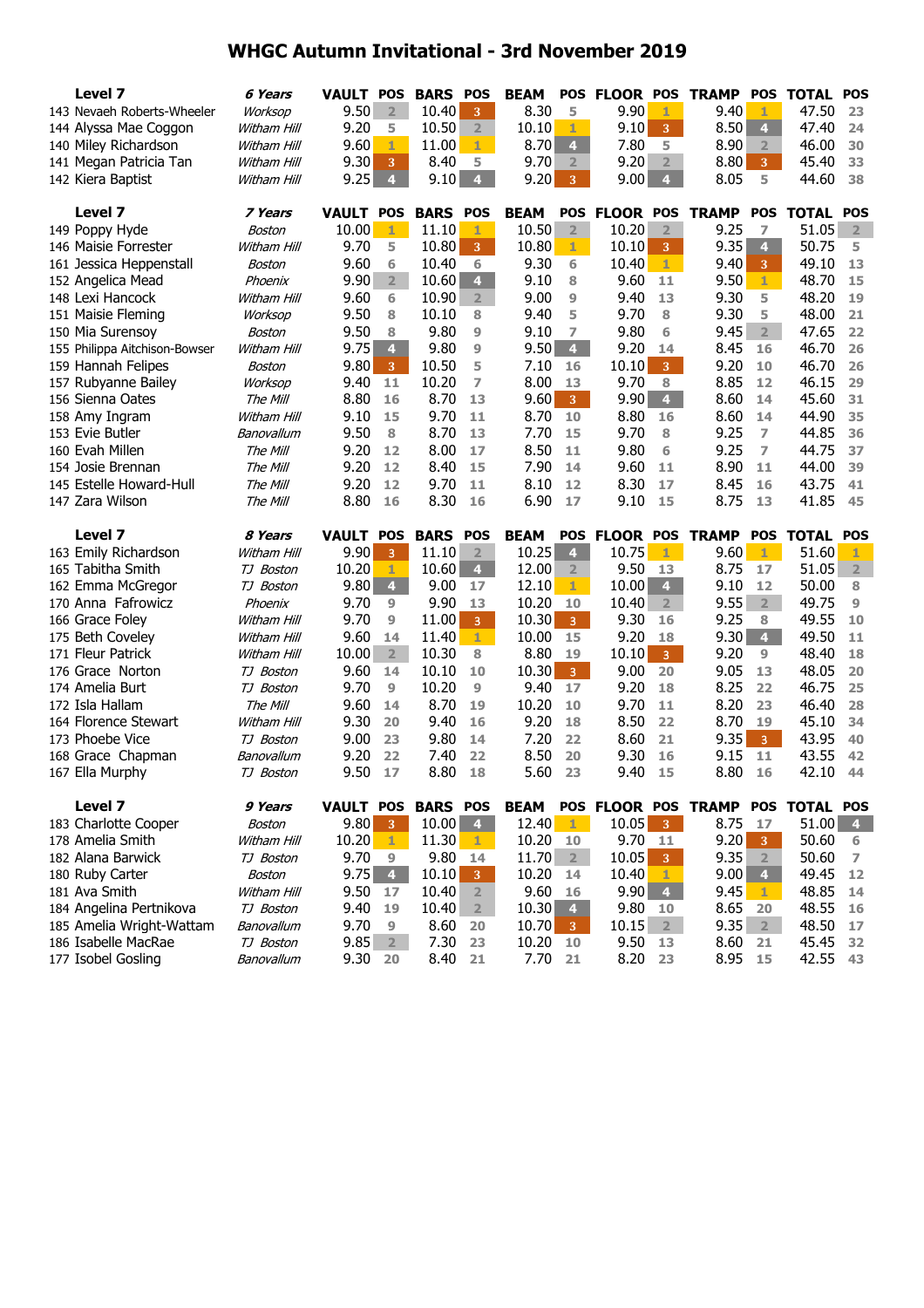| Level 6                             | 7 Years                | VAULT POS          |                         | <b>BARS</b>     | <b>POS</b>              | <b>BEAM</b>  |                         | POS FLOOR POS    |                         | <b>TRAMP</b> | <b>POS</b>              | <b>TOTAL POS</b> |                         |
|-------------------------------------|------------------------|--------------------|-------------------------|-----------------|-------------------------|--------------|-------------------------|------------------|-------------------------|--------------|-------------------------|------------------|-------------------------|
| 192 Nellie Ball                     | Witham Hill            | 11.10              | 1                       | 9.35            | $\overline{2}$          | 12.10        | 1                       | 10.30            | 2 <sup>1</sup>          | 8.45         | 8                       | 51.30            | 7                       |
| 187 Marnie Thompson                 | Boston                 | 10.75              | $\overline{\mathbf{4}}$ | 9.05            | 4 <sup>1</sup>          | 11.60        | 3                       | 10.25            | 3                       | 9.20         | 3                       | 50.85            | $\overline{9}$          |
| 189 Scarlett Judson                 | Witham Hill            | 10.55              | 6                       | 9.00            | 5                       | 11.60        | 2 <sup>2</sup>          | 9.85             | 5                       | 9.23         | 2 <sup>1</sup>          | 50.23            | 10                      |
| 196 Amelie Watson                   | Worksop                | 10.50              | 7                       | 9.00            | 5                       | 10.30        | 5                       | 9.65             | 8                       | 9.50         | 1                       | 48.95            | 15                      |
| 195 Ella Stroud                     | Witham Hill            | 10.90              | $\overline{2}$          | 8.50            | 8                       | 10.00        | 6                       | 10.35            | 1                       | 9.00         | $\overline{4}$          | 48.75            | 16                      |
| 191 Isabella Edwards                | Witham Hill            | 10.50              | 7                       | 9.10            | 3 <sup>°</sup>          | 9.90         | 8                       | 10.20            | $\overline{4}$          | 8.95         | 6                       | 48.65            | 17                      |
| 190 Darcy Barlow                    | Witham Hill            | 10.70              | 5                       | 9.40            | $1 -$                   | 10.60        | $\overline{\mathbf{4}}$ | 9.85             | 5                       | 8.05         | 9                       | 48.60            | 19                      |
| 193 Matilda Karaimenko              | Witham Hill            | 10.80              | 3                       | 8.90            | 7                       | 10.00        | 6                       | 8.25             | 9                       | 8.80         | 7                       | 46.75            | 31                      |
| 194 Josie Lynch                     | Boston                 | 10.50              | 7                       | 6.70            | 9                       | 9.80         | 9                       | 9.80             | $\overline{ }$          | 7.60         | 10                      | 44.40            | 39                      |
| 188 Evelyn Hayes                    | The Mill               | 10.30              | 10                      | 6.30            | 10                      | 9.30         | 10                      | 7.30             | 10                      | 9.00         | $\overline{4}$          | 42.20            | 41                      |
|                                     |                        |                    |                         |                 |                         |              |                         |                  |                         |              |                         |                  |                         |
| Level 6                             | 8 Years                | <b>VAULT POS</b>   |                         | <b>BARS</b>     | <b>POS</b>              | <b>BEAM</b>  | <b>POS</b>              | <b>FLOOR POS</b> |                         | <b>TRAMP</b> |                         | POS TOTAL POS    |                         |
| 202 Katie Gilbert                   | Witham Hill            | 10.40              | 8                       | 8.90            | $2^{\circ}$             | 13.00        | 1                       | 10.50            | 4 <sup>1</sup>          | 9.25         | $\overline{4}$          | 52.05            | $\mathbf{3}$            |
| 199 Amy Armitage                    | Worksop                | 10.60              | 5                       | 9.00            | 1                       | 10.30        | $\overline{\mathbf{4}}$ | 10.70            | 1                       | 9.55         | 1                       | 50.15            | 11                      |
| 207 Darcy Kirtley                   | Worksop                | 10.75              | $\overline{2}$          | 8.70            | 3 <sup>7</sup>          | 10.80        | $\overline{2}$          | 10.60            | 2 <sup>1</sup>          | 9.10         | 6                       | 49.95            | 12                      |
| 204 Aimee Kirk                      | Boston                 | 10.80              | 1                       | 8.10            | 6                       | 10.20        | 5                       | 10.55            | 3 <sup>7</sup>          | 8.20         | 9                       | 47.85            | 24                      |
| 203 Tillie Sanderson                | <b>Worksop</b>         | 10.65              | $\overline{\mathbf{4}}$ | 8.40            | 5                       | 8.80         | $\overline{9}$          | 10.40            | 5                       | 9.50         | $\overline{2}$          | 47.75            | 25                      |
| 206 Phoebe Nuttall                  | <b>Worksop</b>         | 10.70              | 3 <sup>1</sup>          | 8.00            | 7                       | 10.10        | 7                       | 9.45             | 8                       | 9.28         | $\overline{\mathbf{3}}$ | 47.53            | 27                      |
| 198 Emily Rutter                    | Worksop                | 10.50              | 6                       | 8.45            | 4 <sup>1</sup>          | 10.20        | 5                       | 9.65             | 7                       | 8.70         | 7                       | 47.50            | 28                      |
| 201 Lilly Driver                    | <b>Dukeries</b>        | 10.30              | 9                       | 7.20            | 9                       | 9.50         | 8                       | 9.90             | 6                       | 9.15         | 5                       | 46.05            | 33                      |
| 197 Sacha Gilman                    | The Mill               | 10.50              | 6                       | 7.50            | 8                       | 10.35        | $\overline{3}$          | 8.85             | 9                       | 8.65         | 8                       | 45.85            | 34                      |
|                                     |                        |                    |                         |                 |                         |              |                         |                  |                         |              |                         |                  |                         |
| Level 6                             | 9 Years                | <b>VAULT POS</b>   |                         | <b>BARS</b>     | POS                     | <b>BEAM</b>  |                         | POS FLOOR POS    |                         | <b>TRAMP</b> | <b>POS</b>              | <b>TOTAL POS</b> |                         |
| 214 Imogen Figg                     | Witham Hill            | 10.80              | 4                       | 9.90            | $\overline{2}$          | 13.00        | 1                       | 10.70            | 3                       | 8.60         | 6                       | 53.00            | 1                       |
| 210 Viktoria Mackwood               | Witham Hill            | 10.90              | $\overline{2}$          | 10.10           | 1.                      | 12.30        | $\overline{\mathbf{4}}$ | 10.75            | $\overline{2}$          | 8.90         | $\overline{4}$          | 52.95            | $\overline{2}$          |
| 240 Emmie Stephenson                | Witham Hill            | 11.10              | 1.                      | 8.90            | 5                       | 12.60        | $\overline{2}$          | 10.20            | $\overline{4}$          | 8.90         | 4                       | 51.70            | $\overline{\mathbf{4}}$ |
| 212 Lucy Bartram                    | Boston                 | 10.70              | $\overline{ }$          | 9.20            | 3 <sup>°</sup>          | 11.40        | 6                       | 11.20            | 1                       | 9.00         | $\overline{2}$          | 51.50            | 5                       |
| 211 Matilda Smith                   | TJ Boston              | 10.75              | 6                       | 8.40            | $\overline{ }$          | 12.50        | $\overline{\mathbf{3}}$ | 10.20            | $\blacktriangleleft$    | 9.30         | 1                       | 51.15            | 8                       |
| 209 Alanah Wilson                   | TJ Boston              | 10.60              | 8                       | 8.95            | 4 <sup>1</sup>          | 10.30        | $\overline{ }$          | 9.70             | 6                       | 8.95         | $\overline{\mathbf{3}}$ | 48.50            | 22                      |
| 215 Kirsten Richardson              | TJ Boston              | 10.85              | 3                       | 8.10            | 8                       | 11.70        | 5                       | 7.50             | 9                       | 7.95         | 8                       | 46.10            | 32                      |
| 213 Ksenija Pertnikova              | TJ Boston              | 10.50              | 9                       | 8.70            | 6                       | 9.80         | $\overline{9}$          | 9.15             | 7                       | 7.70         | 9                       | 45.85            | 34                      |
| 216 Martha Atkinson                 | Phoenix                | 10.90              | $\overline{2}$          | 7.40            | $\overline{9}$          | 9.90         | 8                       | 8.55             | 8                       | 8.25         | $\overline{ }$          | 45.00            | 38                      |
| Level 6                             | 10 & 11 Yrs            | <b>VAULT POS</b>   |                         | <b>BARS POS</b> |                         | <b>BEAM</b>  |                         | POS FLOOR POS    |                         | <b>TRAMP</b> | <b>POS</b>              | <b>TOTAL POS</b> |                         |
| 227 Neve Smith                      | Boston                 | 10.70              | 5                       | 8.90            | $1 -$                   | 12.80        | 1                       | 10.35            | $\overline{4}$          | 8.65         | 9                       | 51.40            | 6                       |
| 232 Milisa Fendyke                  | TJ Boston              | 10.70              | 5                       | 8.50            | 5                       | 11.15        | 3                       | 10.60            | 1                       | 9.00         | $\overline{4}$          | 49.95            | 12                      |
| 229 Gracie Twiddy-Jackson           | TJ Boston              | 10.90              | $\overline{2}$          | 7.20            | 11                      | 11.90        | $\overline{2}$          | 10.45            | 2 <sup>1</sup>          | 9.05         | $\overline{\mathbf{3}}$ | 49.50            | 14                      |
| 230 Grace Smith                     | Witham Hill            | 10.80              | 3 <sup>1</sup>          | 8.30            | $\overline{7}$          | 11.10        | $\overline{4}$          | 10.40            | $\overline{\mathbf{3}}$ | 8.05         | 13                      | 48.65            | 17                      |
| 220 Hope Spooner                    | TJ Boston              | 10.30              | 12                      | 8.60            | 3 <sup>°</sup>          | 10.90        | 5                       | 10.05            | 8                       | 8.75         | 8                       | 48.60            | 20                      |
| 228 Sophie Midgley-Lynas            | Witham Hill            | 10.60              | 7                       | 7.90            | $\boldsymbol{9}$        | 10.60        | 6                       | 10.25            | 6                       |              | $9.20$ 1                | 48.55            | 21                      |
| 225 Chloe Downes                    |                        |                    |                         |                 |                         |              |                         | $10.40$ 3        |                         |              |                         | 47.95 23         |                         |
|                                     |                        |                    |                         |                 |                         |              |                         |                  |                         |              |                         |                  |                         |
|                                     | Witham Hill            | 10.60              | 7                       | 8.80            | $\overline{\mathbf{2}}$ | 10.10        | $\overline{z}$          |                  |                         | 8.05         | - 13                    |                  |                         |
| 224 Megan Underwood                 | Phoenix<br>Witham Hill | 11.00              | $\mathbf{1}$            | 8.50            | 5                       | 10.00        | 8                       | 8.95             | 12                      | 9.20         | 1<br>$\overline{2}$     | 47.65            | 26                      |
| 217 Holly Andrew                    | TJ Boston              | 10.40              | 10                      | 8.55            | $\overline{4}$<br>8     | 9.60         | 10                      | 9.60             | 10                      | 9.10         | 6                       | 47.25            | 29                      |
| 218 Eleanor Singleton               | Witham Hill            | 10.20              | 13                      | 8.00            | 10                      | 9.50         | 11                      | 10.15            | $\overline{z}$          | 8.95         | 11                      | 46.80            | 30<br>36                |
| 222 Gia Reeve<br>226 Jessie Pearson | Boston                 | $10.75$ 4<br>10.40 | 10                      | 7.60<br>6.10    | 13                      | 9.50<br>9.90 | 11<br>9                 | 9.10<br>9.70     | 11<br>9                 | 8.45         | 6                       | 45.40            | -37                     |
| 219 Nieve Steels                    | Banovallum             | 10.50              | 9                       | 6.50            | 12                      | 9.20         | 13                      | 8.20             | 13                      | 8.95<br>8.45 | 11                      | 45.05<br>42.85   | -40                     |